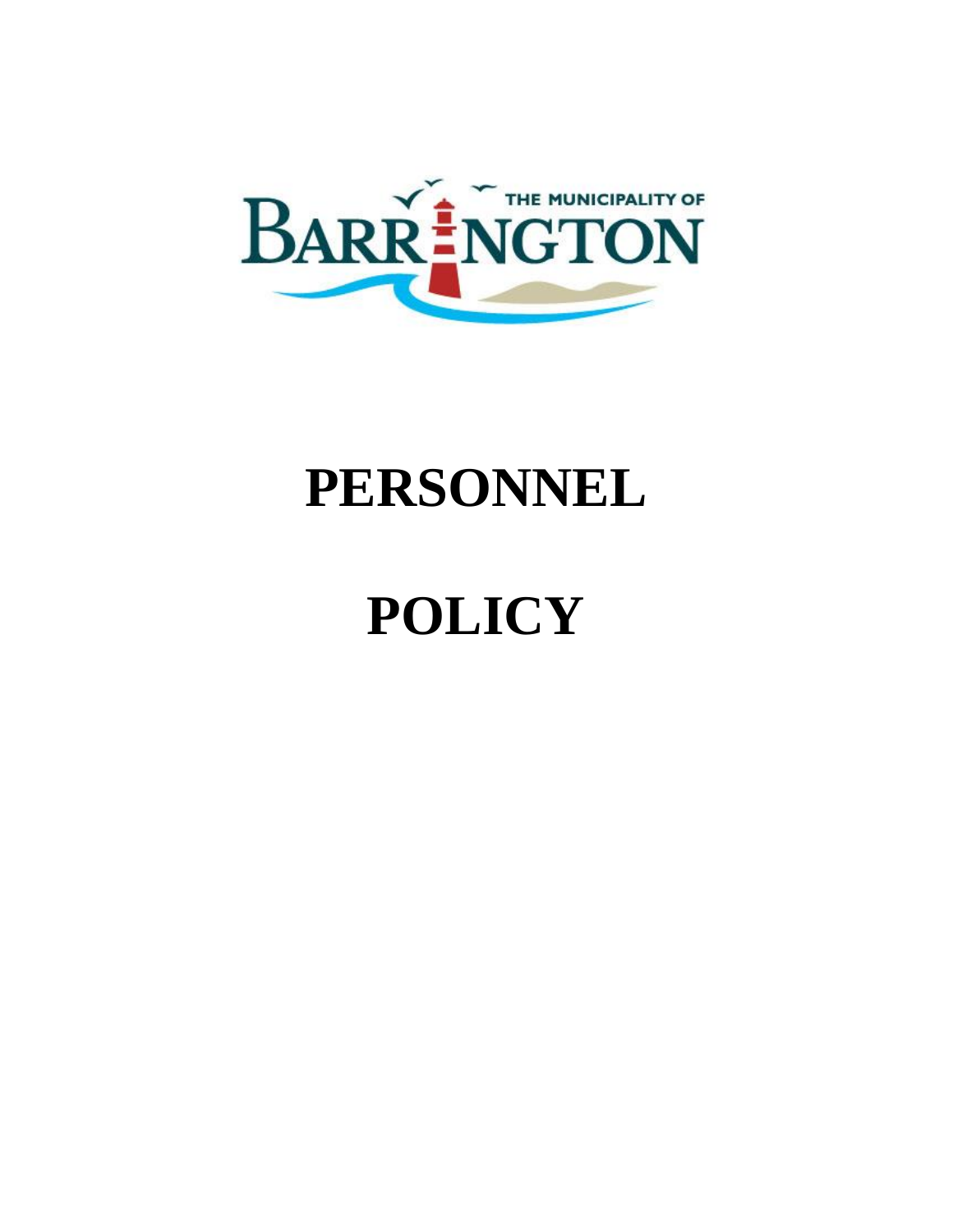#### **PERSONNEL POLICY INDEX**

#### **NUMBER ARTICLE NAME**

Definitions

Use of Masculine Gender

- Term of Policy
- No Discrimination
- Position Bonding
- Sick Leave
- Method of Payment
- Service Awards
- Salaries
- Hiring and Probation of Staff
- 8A Hiring Policy to Eliminate Conflict of Interest and Unfair Advantage
- 8B Promotion and Hiring of Staff
- Travel Allowance
- Hours of Work
- Overtime
- Holidays
- Pregnancy Leave
- Parental Leave
- In-Service Training
- Leave for Storms or Hazardous Conditions
- Association Dues
- Pension Plan
- Group Life and Disability Plan
- Medical Plan
- Vacations
- Grievance Procedures
- Discharge, Suspension and Discipline
- Lay Offs
- Leave of Absence
- Occasion Fund
- Clothing
- Christmas Gift
- 27A Office Closure
- Educational Leave
- Court Leave
- Workers' Compensation
- No Smoking Policy
- Personal and Volunteer Activities and Acceptance of Gifts and Favours APPENDIX "A" APPENDIX "B"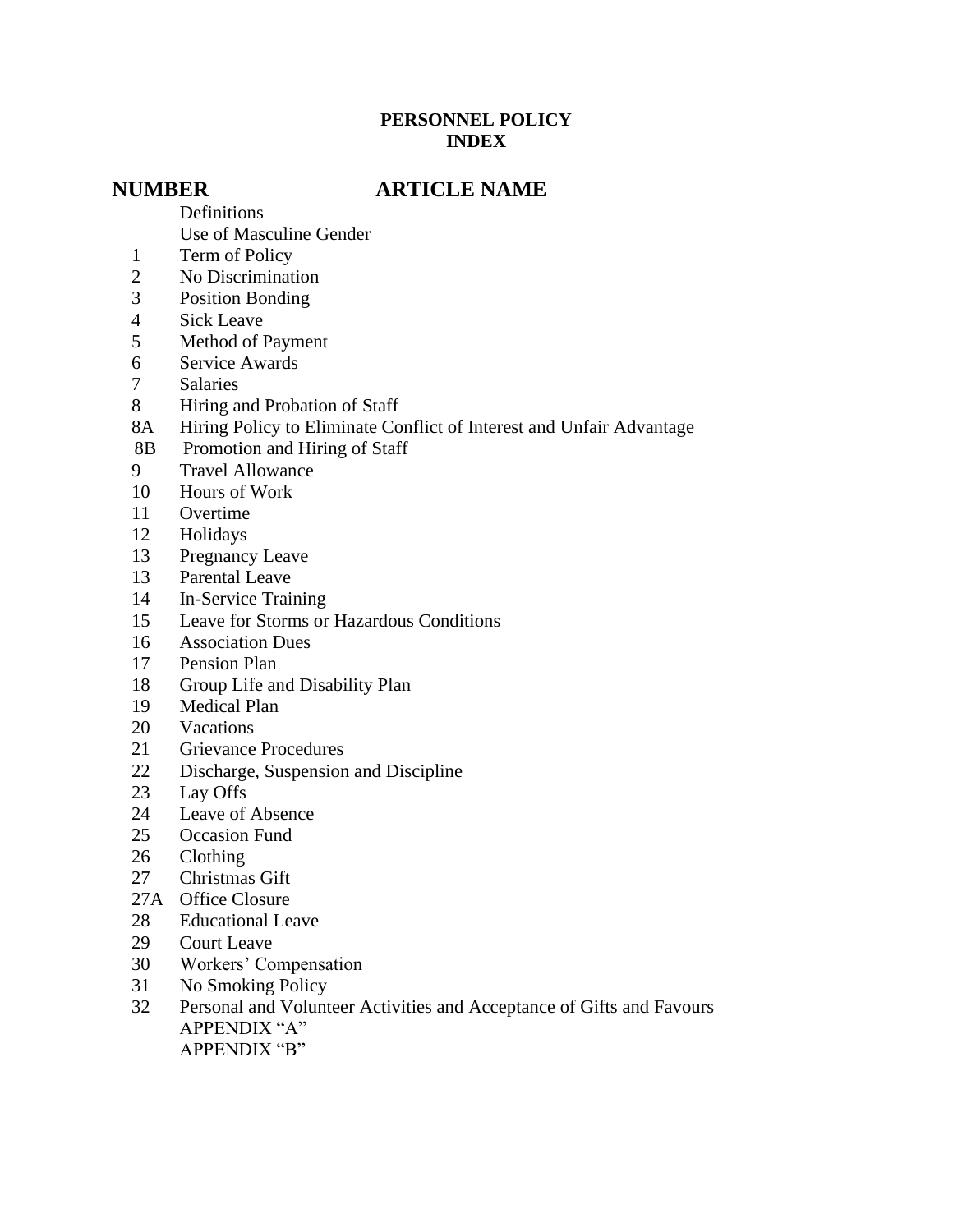# **DEFINITIONS – See Employee Definition Policy Attached**

Permanent Full-time Employees - Employees working year round, five (5) days per week and not less than seven (7) hours per day.

Permanent Part-time Employees - Employees working year round, who work a minimum of 28 hours per week.

Part-time Employees - Employees who work less than nine (9) months of the year.

Temporary Employees - Employees hired on a short-term basis for a specific job orprogram. *(*less than one (1) year)

# **USE OF MASCULINE GENDER**

Unless any provision of this agreement otherwise specifies, words importing to the masculine gender shall include females and vice versa.

# **ARTICLE 1 - TERM OF POLICY - See New Term of Policy Attached**

1.01 This policy is made by the Barrington Municipal Council to apply to staff of the **Municipality of the District of Barrington.** 

1.02 The provisions of this policy shall be effective on the 1st day of April, 2012, following Council approval and continue until the 31st day of March, 2016, A.D.

1.03 Staff referred to in Article 1.01 includes permanent full-time, permanent part-time, parttime and temporary employees.

1.04 Any amendments and/or new policy shall be subject to Committee of the Whole Council review and Council approval.

1.05 The Personnel Policy shall be completely reviewed by the Committee of the Whole Council every four (4) years and Council approval of a new policy shall be completed on or before the policy expiry date.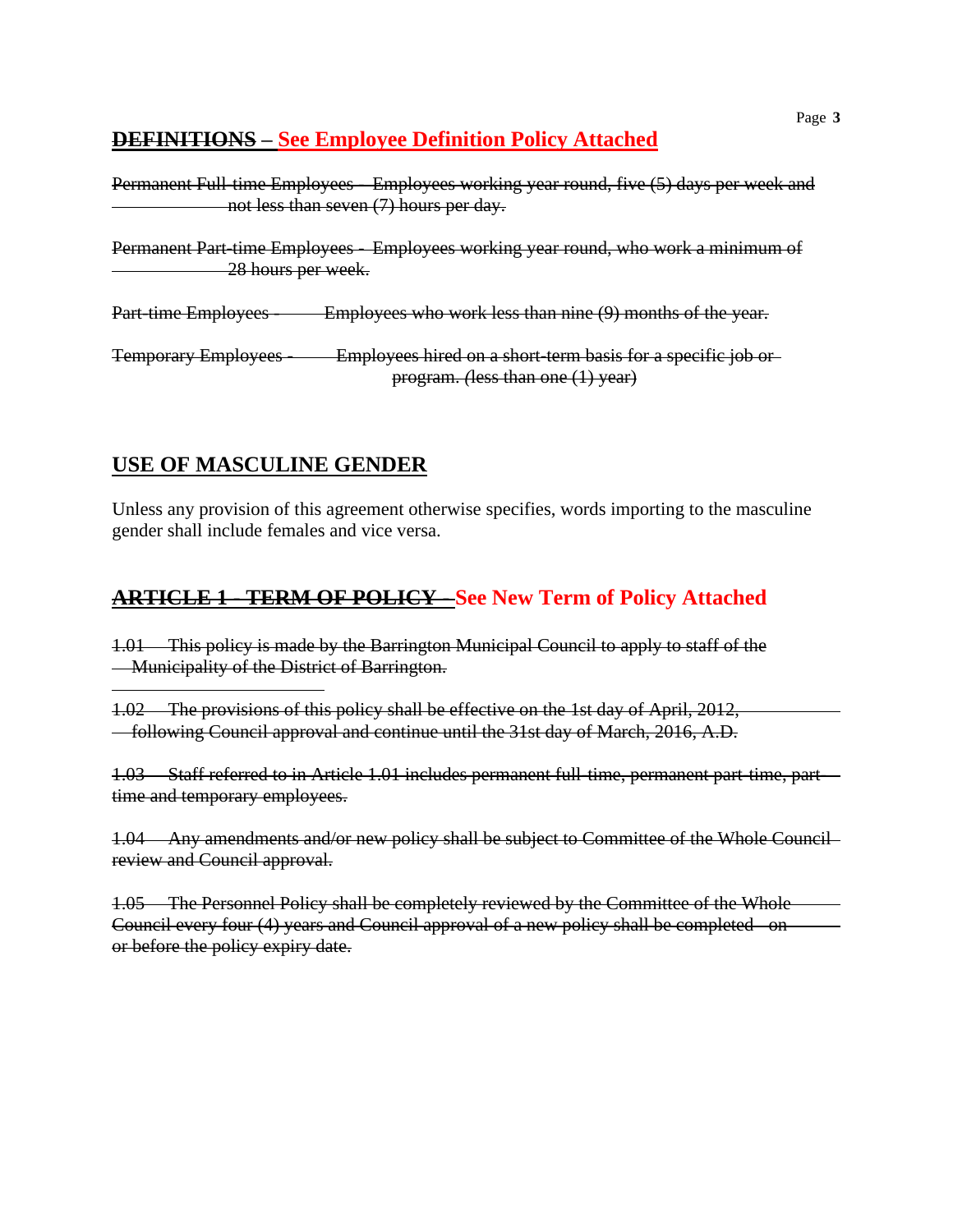#### **ARTICLE 2 - NO DISCRIMINATION – See No Discrimination Policy Attached**

2.01 The employer, its servants and agents, agree that there shall be no discrimination, interference, restriction or coercion exercised or practiced with respect to any employee in the matter of hiring, wage rates, training, upgrading, promotion, transfer, layoff, discipline, discharge, retirement or otherwise by reason of:

 $\mathbf{A}$  age, where the individual is of the age of majority and less than the age of 65 B) colour

C) religion

D) creed

 $E)$  sex

F) physical disability or mental disability

G) ethnic or national origin

H) family status

I) marital status

J) source of income

 $-K$ ) that individuals associated with another individual or class of individuals having characteristics referred in clauses A-J.

L) or any other described discrimination as contained in the Human Rights Act of the **Province of Nova Scotia.** 

2.02 An employer and any person acting on their behalf shall not pay a female employee at a rate of wages less than the rate of wages paid to a male employee by him for the same work performed in the same establishment, the performance of which requires equal skill, effort and responsibility, and which is performed under similar working conditions.

2.03 Where an employer or person acting on their behalf established that a factor other than sex justifies a different rate of wages, a difference in the wages between a male and female employee based on the factor does not constitute a failure to comply with this Section.

#### **ARTICLE 3 - POSITION BONDING**

- 3.01 The employer shall provide position bonding for those employees who are determined to required bonding.
- 3.02 All employees shall be bondable and bonded.

See New Hiring and Probation Policy Attached

All new municipal employees will be required to have the following checks carried out: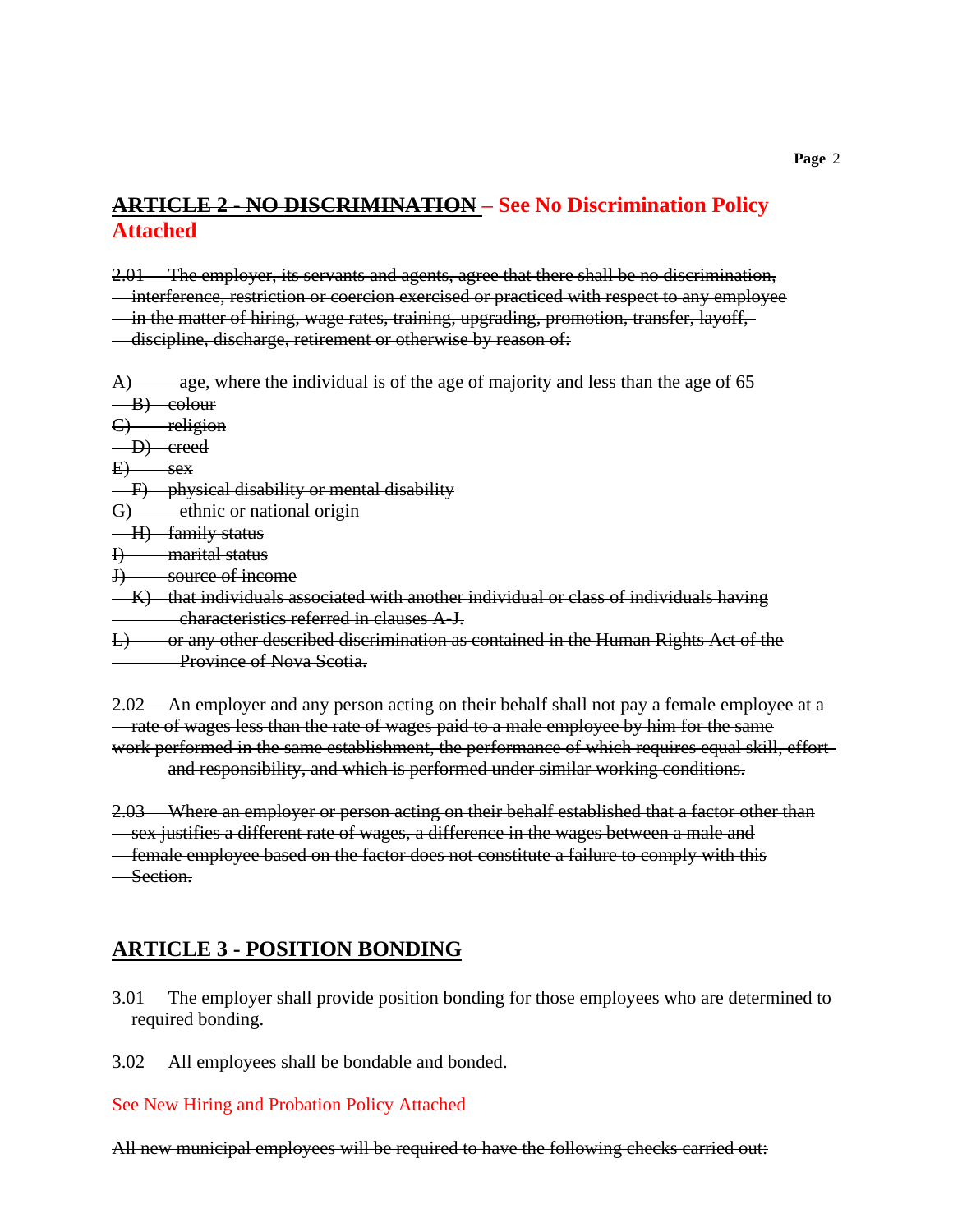- RCMP check - Child Abuse Registry check

NOTE:At present a blanket bond coverage is in effect for all employees.

#### **ARTICLE 4 - SICK LEAVE – See New Sick Leave Policy Attached**

4.01 Sick leave is defined as an employee illness or injury and/or medical appointments.

4.02 Permanent full-time employees shall accumulate sick leave at a rate of 1 ½ days per month for work performed to a maximum accumulation of 120 days. No sick days shall be earned during periods of sick leave, maternity leave or leave of absence. Sick leave entitlement does not begin until after three (3) months of employment.

Permanent part-time employees, part-time employees and temporary employees shall receive a prorated sick leave benefit based on hours of work performed. Sick leave accumulation cannot be carried from one season to the next.

4.03 The employee during a time of illness shall continue to receive his regular salary until such time as his accumulated sick days are used up.

4.04 An employee who becomes ill while on vacation may claim sick leave days providing a doctor's certificate is presented upon return to work.

An employee may be required to sign a statement or produce a certificate from a medical practitioner for any illness in excess of three (3) working days, certifying that he was unable to carry out his duties due to illness. In the case where an employee is considered to be using an excessive amount of sick time, the Municipality reserves the right to require written reports from the employee and a physician even though the illness may not be in excess of three (3) working days at one time. The forms to be used are identified as Appendix "A" and Appendix "B" and form part of the Personnel Policy.

4.05 Where no persons other than the employee can provide for the needs during illness of a spouse, child or parent living in the same household, an employee shall be entitled, after notifying his supervisor, to use a maximum of five (5) days accumulated sick leave per

annum for this purpose. Where no persons other than the employee can provide for the needs during illness of a dependent child or parent not living in the same household an employee shall also qualify for the same entitlement.

4.06 Sick leave payment shall not be made under this Article if the sickness or injury is a direct result of work performed for financial gain from another employer or from self-employment.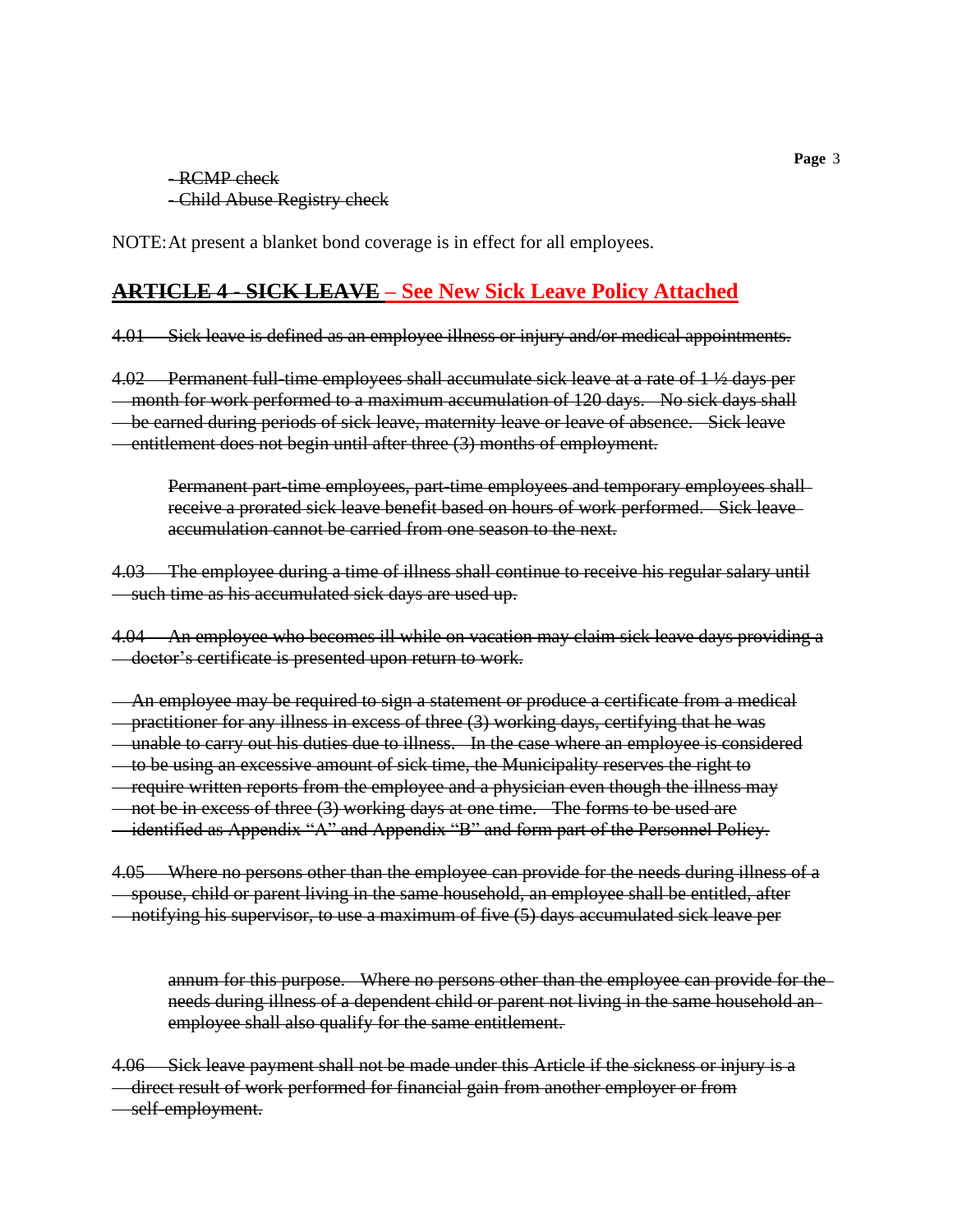4.07 Employees who are off sick beyond their sick leave accumulation are required to request an official leave of absence, if they intend to return to work and such request may not **necessarily be approved.** 

4.08 Employees shall continue to earn vacation entitlement during a period of sick leave for which payment is being made directly by the Municipality.

4.09 The fiscal year for the purpose of sick leave shall be April 1st to March 31st.

4.10 The pay of an employee who is in receipt of compensation from the Workers' Compensation Board of Nova Scotia, arising from the same incapacity for which sick leave is granted, shall be reduced by the amount paid by the Workers' Compensation Board.

4.11 Repealed March 9, 1994

#### **ARTICLE 5 - METHOD OF PAYMENT – See New Method of Payment Policy Attached**

5.01 All employees shall be paid on a biweekly basis. All cheques are to be dated the Thursday following the biweekly period.

5.02 Repealed.

5.03 Repealed.

5.04 Cheques are to be available on the scheduled pay day. Cheques not picked up shall be mailed to the employee.

5.05 Permanent employees who are entitled to vacation leave shall be paid, if requested by the employee, the week before said leave provided the employee's leave is for ten (10) or more consecutive working days.

#### **ARTICLE 6 - SERVICE AWARDS - See New Service Awards Policy for Employees Attached.**

6.01 The employer shall pay this award for services rendered upon voluntary termination of employment after not fewer than twelve (12) years of consecutive service by employees and elected officials.

**Page** 4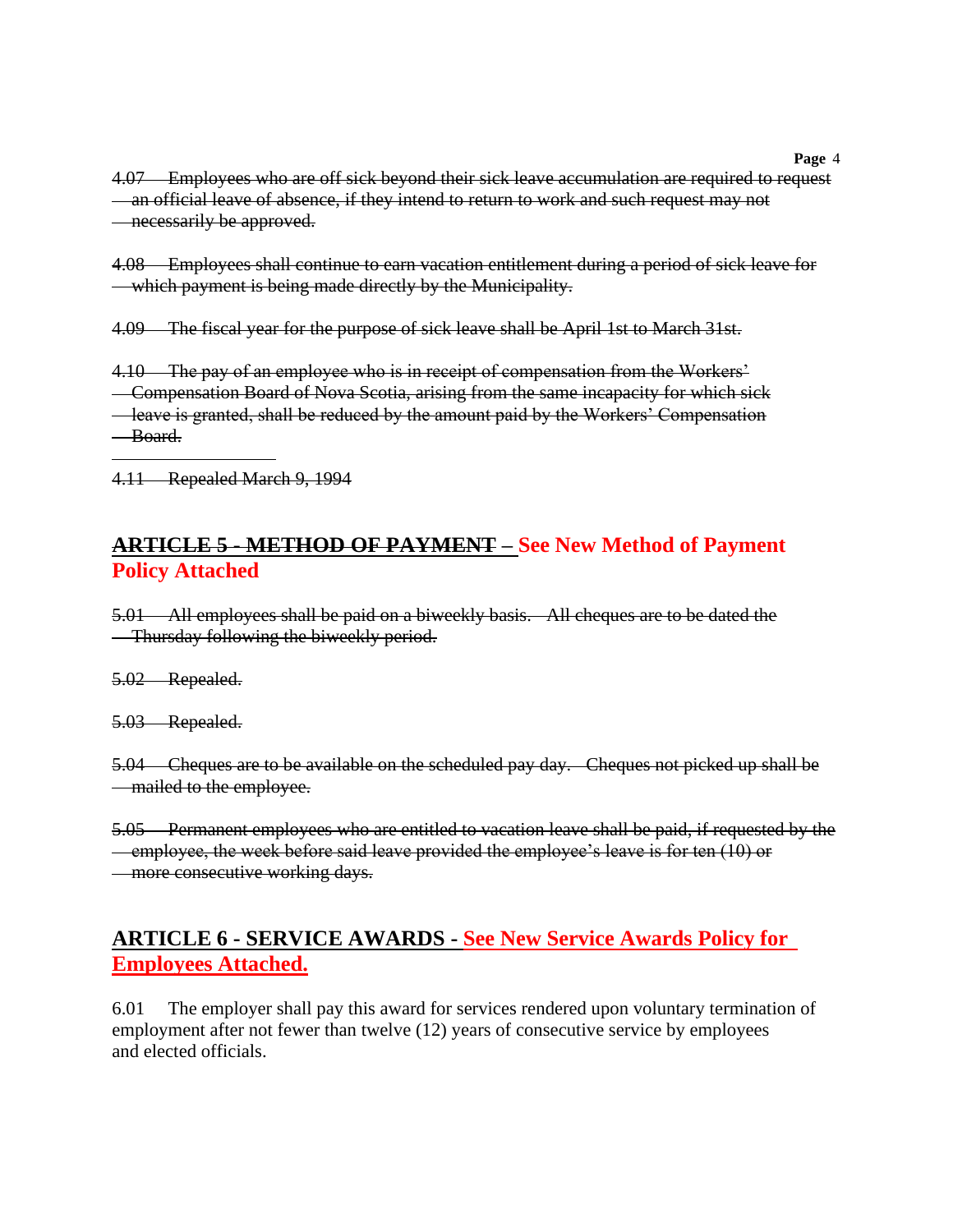- 6.02 For each full year of employment the service award shall be \$100.00. The service award shall be prorated based on the number of hours worked if the employee has not completed a full year.
- 6.03 Service shall be defined as time actually spent on the job and does not include time while on approved leave of absence without pay.
- 6.04 In the event of the death of an employee who has earned entitlement to a service award the amount of the entitlement shall be paid to the Estate.

# **ARTICLE 7 - SALARIES**

7.01 Employees employed as referred to in Article 1.01 shall be paid in accordance with the salary schedule as approved by the Municipal Council.

7.02 Council shall annually provide municipal staff with a cost of living adjustment based on the National Consumer Price Index, based on statistics as of February 28th of each year for any cost of living increase up to 2.5%. Any cost of living adjustment over 2.5% will be referred to Council for consideration. The cost of living adjustment shall be effective April 1<sup>st</sup> of each year.

7.03 Yearly increments shall only be paid to permanent full-time and permanent part-time employees if satisfactory service is confirmed by a written performance evaluation completed by the employee's immediate supervisor. This performance evaluation shall be reviewed by the Municipal Clerk prior to each anniversary date and a recommendation be made to the Municipal Council, whose decision shall be final.

The Council shall be authorized to temporarily delay or suspend increments until work performance has improved. In the event of a delay in payment of an increment the next increment shall not take effect until a twelve (12) month period has elapsed from the effective date of payment of the last increment.

#### **ARTICLE 8 - HIRING AND PROBATION FOR STAFF See New Hiring and Probation Policy Attached**

- 8.01 Repealed.
- 8.02 The employer may terminate a probationary appointment anytime.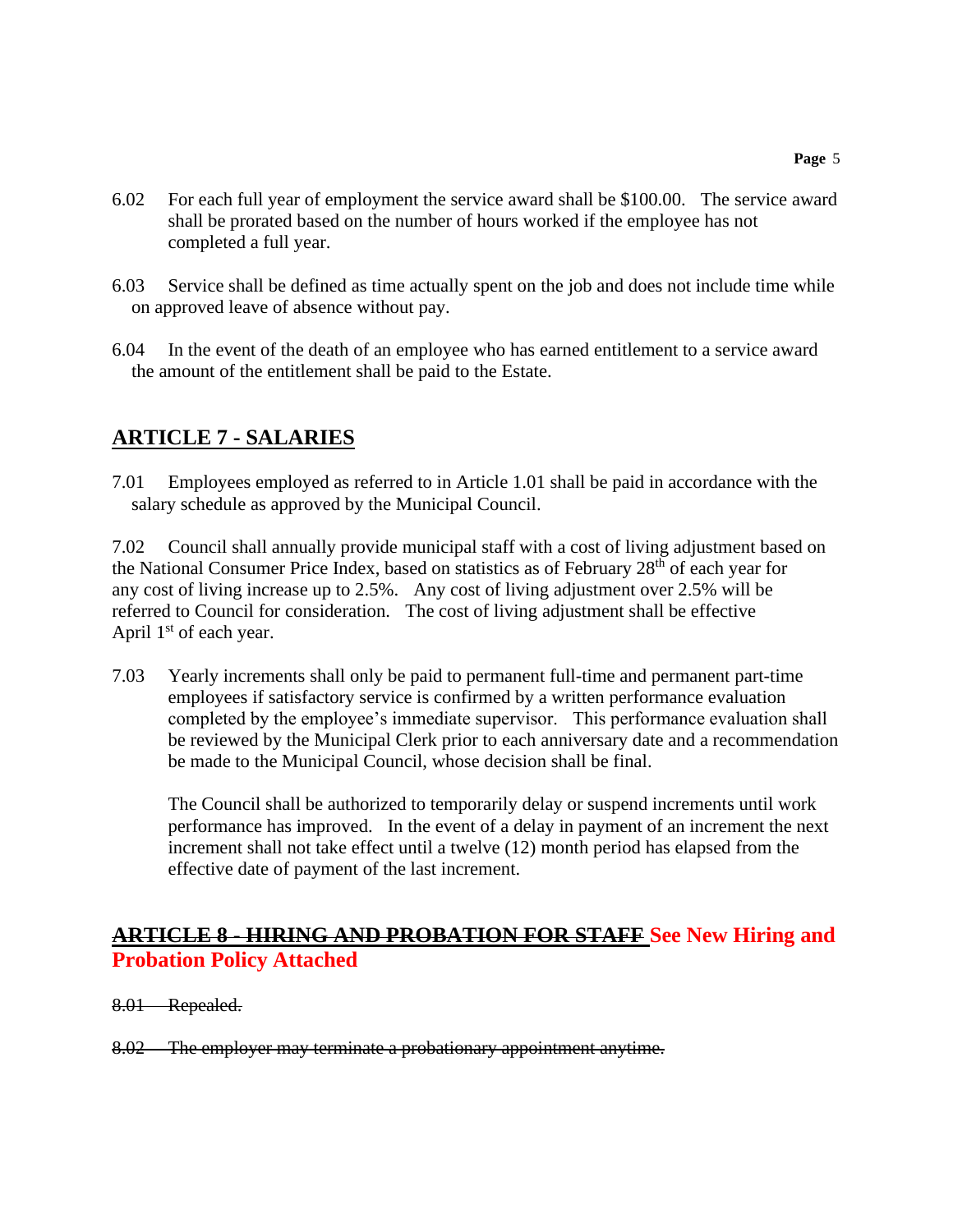8.03 Upon satisfactory completion of the probationary period, the employee will become a permanent staff member.

8.04 All temporary or part-time employees to be hired within the current calendar year shall be done within the budget allocation and must be approved by the Municipal Clerk before being hired.

8.05 The appointment to all permanent full-time and permanent part-time positions are subject to approval by Council.

#### **ARTICLE 8A - HIRING POLICY TO ELIMINATE CONFLICT OF INTEREST AND UNFAIR ADVANTAGE See New Hiring and Probation Policy Attached**

8A.01 It shall be the intention of the Municipality to receive and consider applications from family members of elected officials and employees, subject to conditions specified in this policy and subject to Council Policy No. 39 "Hiring Policy".

8A.02 In order to eliminate conflict of interest and unfair advantage or perceived unfair advantage, it shall be unacceptable for an elected official or an employee to lobby on behalf of a family member who has submitted an application.

8A.03 A family member of an employee shall qualify for consideration for employment within the same department as the employee subject to the employee not being the supervisor of the family member.

8A.04 An elected official or employee shall have no involvement in the screening and short listing of applicants or the interviewing or selection of applicants, if one of the applicants is a family member. The general rule of conflict of interest shall apply.

8A.05 Family members shall be defined as father, mother (or alternatively stepmother,

stepfather or foster parent), brother, sister, spouse (including common-law spouse),

child (including child of common-law spouse), stepchild or ward, father-in-law,

mother-in-law and relative permanently residing in the household or with whom the

elected official or employee permanently resides.

#### **ARTICLE 8B - PROMOTION AND HIRING OF STAFF See New Hiring and Probation Policy Attached**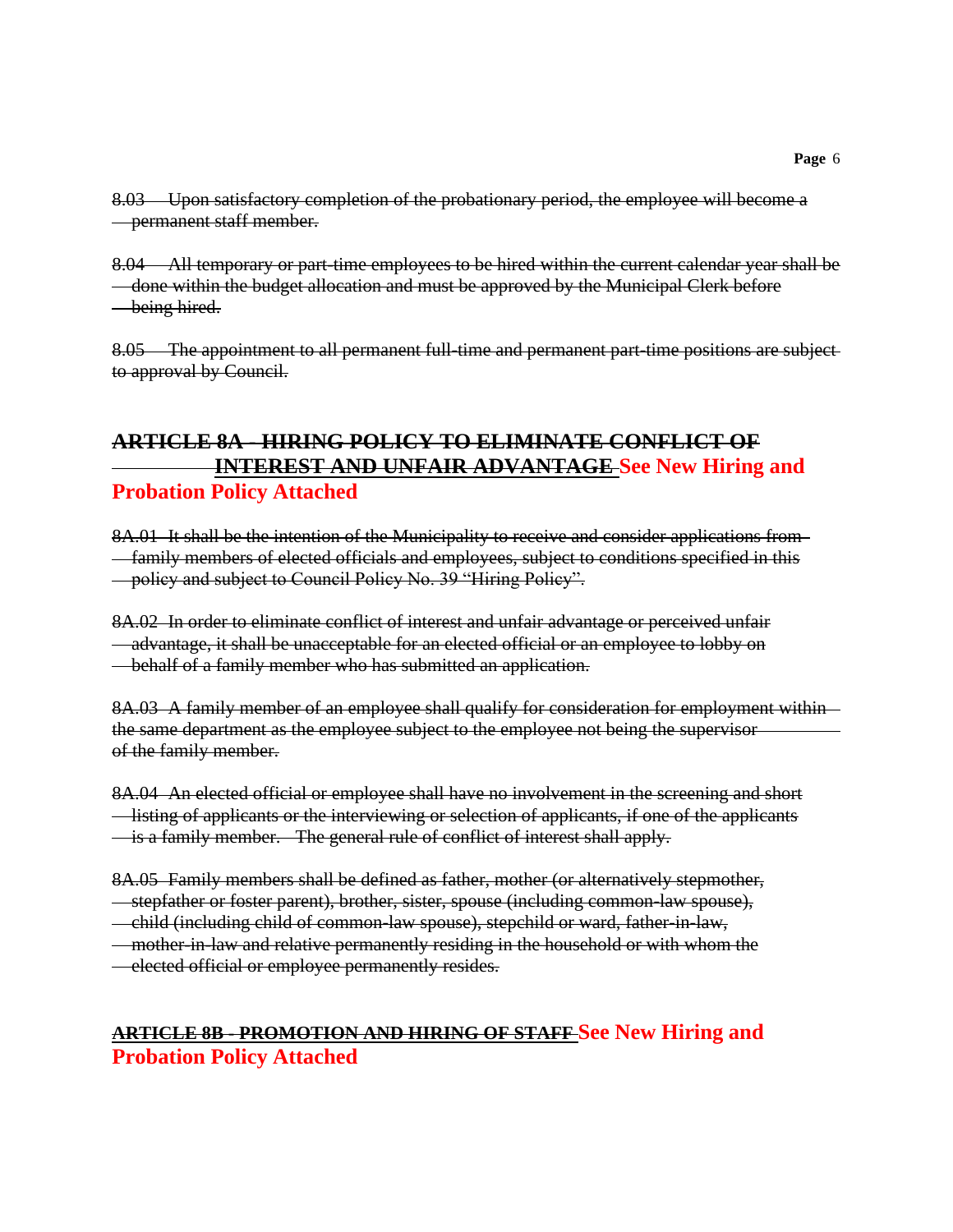- 8B.01 It shall be the policy of the Municipality of the District of Barrington to fill job vacancies internally from full-time, part-time, or term employees, prior to posting vacancies externally.
- 8B.02 All vacancies shall be posted on the bulletin boards located in the Tax Office and the Arena for a 2 week period.
- 8B.03 Full-time, part-time, or term employees possessing the desired qualifications and experience will be granted an interview prior to the position being posted externally.
- 8B.04 If no acceptable application is forthcoming from current employees, then the position will be advertised externally.
- 8B.05 Job vacancies will not be posted externally until a decision has been made on applications received from current employees.
- 8B.06 Once an employee's application is rejected, the employee cannot resubmit an application when the position is posted externally.
- 8B.07 Once an employee is interviewed and accepted for a new position he/she will relinquish all rights to the previous position held.
- 8B.08 Employees accepting a new position will be subject to the required six (6) month probationary period.
- 8B.09 Benefits will accrue in accordance with the Personnel Policy. The employee's anniversary date for the purposes of employee increments will be the date the new position was assumed. The employee's employment date will be the date the employee was first employed by the Municipality.

8B.10 This Article does not apply to Summer Staff positions.

8B.11 Council may waive this Article and may advertise both internally and externally at the  $$ same time if deemed necessary to expedite the hiring process.

#### **ARTICLE 9 - TRAVEL ALLOWANCE**

- 9.01 Any employee who uses their own vehicle for purposes of their employment shall be paid mileage at the rate as determined by Council.
- 9.02 Any employee who is required to attend any conferences, training courses, seminars, etc. shall be reimbursed for transportation, lodging and meals.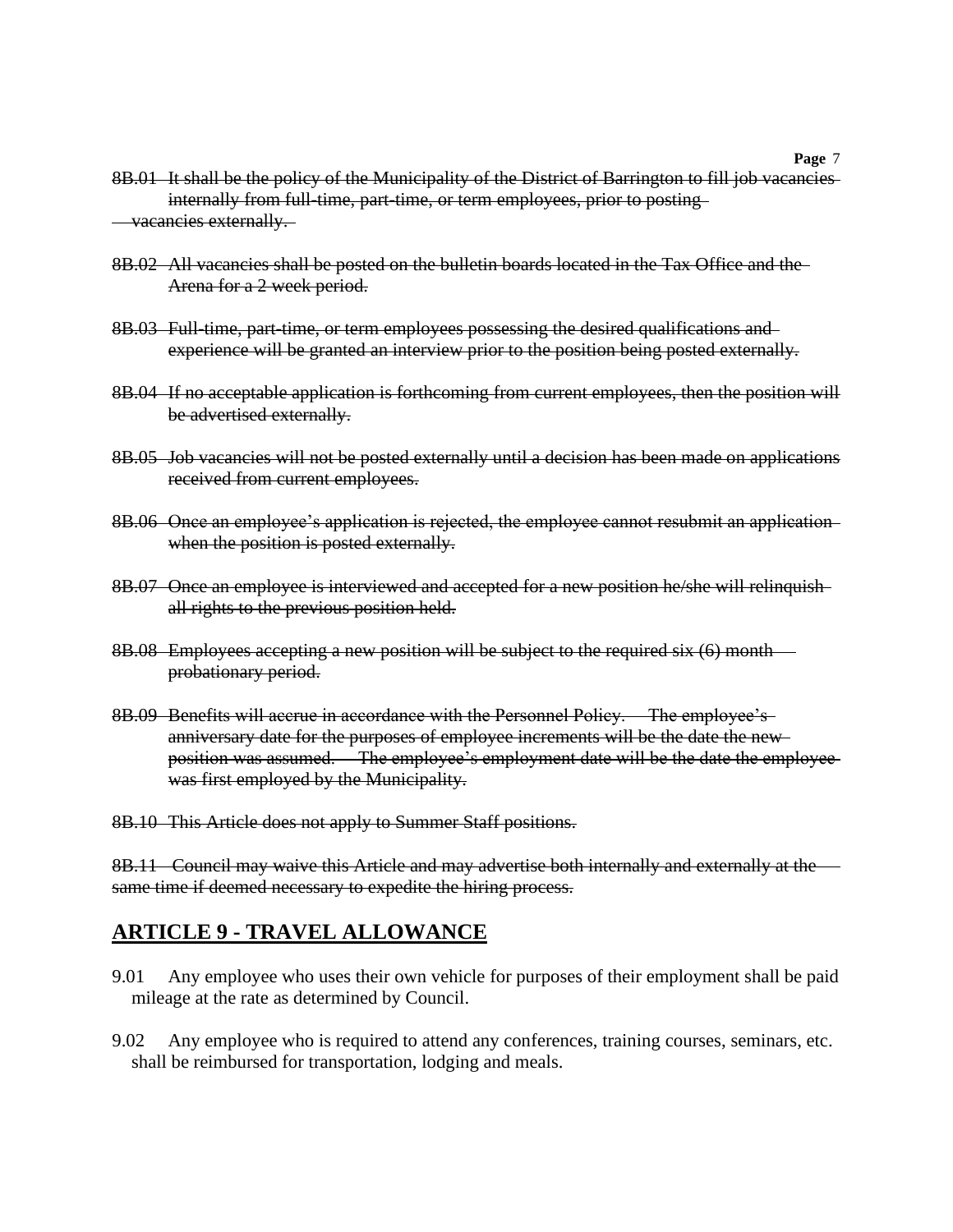- 9.03 Any employee who uses their own vehicle for specific jobs can be paid at a predetermined rate as agreed between the employer and employee.
- 9.04 Whereas a condition of employment, an employee is required to have additional or special insurance coverage then this shall be provided by the employee at the employee's expense. The employer shall have the right to require employees to produce within thirty (30) days of insurance renewal, a copy of the policy covering the additional or special coverage.

#### **ARTICLE 10 - HOURS OF WORK**

10.01 The regular hours of work for employees, as stated in their individual job descriptions, are:

| Clerk-Treasurer                         | 35   |  |
|-----------------------------------------|------|--|
| <b>Building Inspector</b>               | 37.5 |  |
| Deputy Clerk                            | 35   |  |
| <b>Property Services Manager</b>        | 40   |  |
| Accountant                              | 35   |  |
| Property Serv. Technician               | 40   |  |
| <b>Tax Clerk</b>                        | 35   |  |
| Recreation Facilities Oper.             | 40   |  |
| Arena Services Technician               | 40   |  |
| Arena Manager                           | 40   |  |
| <b>Municipal Office Secretary</b>       | 35   |  |
| <b>Recreation Director</b>              | 40   |  |
| Building Inspector's Secty              | 30   |  |
| Property Serv. Tech. - DRC              | 40   |  |
| Janitor                                 | 35   |  |
| Rec. Sum. Employees "as scheduled"      |      |  |
| Arena Canteen Attendants "as scheduled" |      |  |

10.02 Regular hours of work shall include vacation time, sick time, and accumulated overtime hours used, for the purpose of calculating hours paid and overtime earned.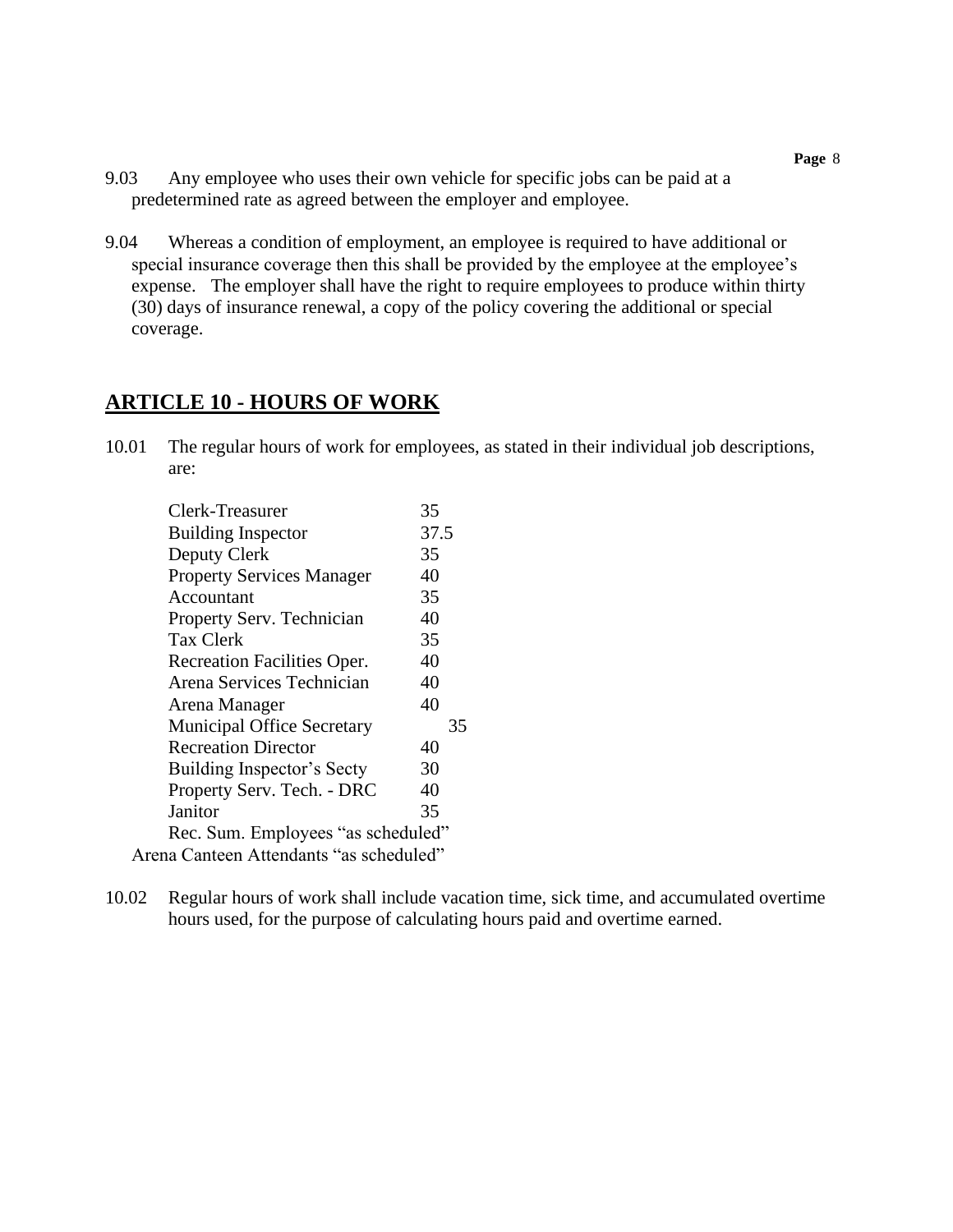#### **ARTICLE 11 - OVERTIME HOURS See New Overtime Policy Attached**

- 11.01 All hours worked in excess of the regular hours of work stated in the individual employee's job description shall be paid as overtime with the following exceptions:
- (a) No overtime shall be paid for attendance at council or committee meetings for which employees are paid fees to attend.
- (b) The Municipal Clerk is not entitled to overtime for hours worked in excess of 35 hours per week as per job description.
- (c) Property Services Manager, Property Services Technicians, Recreation Facilities Operator and Fire Services Coordinator shall be paid overtime for all hours worked in excess of 80 hours every two weeks, provided hours worked in any single week do not exceed 48 hours.
- (d) Summer employees and casual employees shall receive equivalent time off for hours worked in excess of 80 hours bi-weekly. Except for hours worked over 48 hours in one week which must be paid at the rate of one and one-half times their regularrate of pay. Every effort is to be made to have entitlement taken during following week to prevent accumulation of overtime hours.
- (e) Arena Canteen Attendants shall be paid overtime for all hours worked in excess of 48 hours per week at the rate of one and one-half times their regular rate of pay.
- (f) Call out hours shall only be included in the calculation of overtime when actual hours worked during each call out time are in excess of two hours.
- 11.02 Employees shall be paid for overtime hours at the rate of one and one-half times their regular rate of pay, or may opt to accumulate overtime hours at an equivalent amount in lieu of payment, upon approval of the Clerk/Treasurer.
- 11.03 In no case shall accumulated hours include hours worked in excess of 48 hours per week.
- 11.04 Accumulated hours must be taken off during the current fiscal year, upon approval of the Clerk/Treasurer.
- 11.05 Employees required to attend council or committee meetings outside regular hours of work shall be paid the corresponding meeting fee. When attendance is required for only a portion of the meeting the fee shall be prorated, but shall not be less than one-third of the total meeting fee.
- 11.06 Employees attending conferences, seminars, training sessions, and other meetings approved by the Clerk/Treasurer shall be compensated at equal time for time spent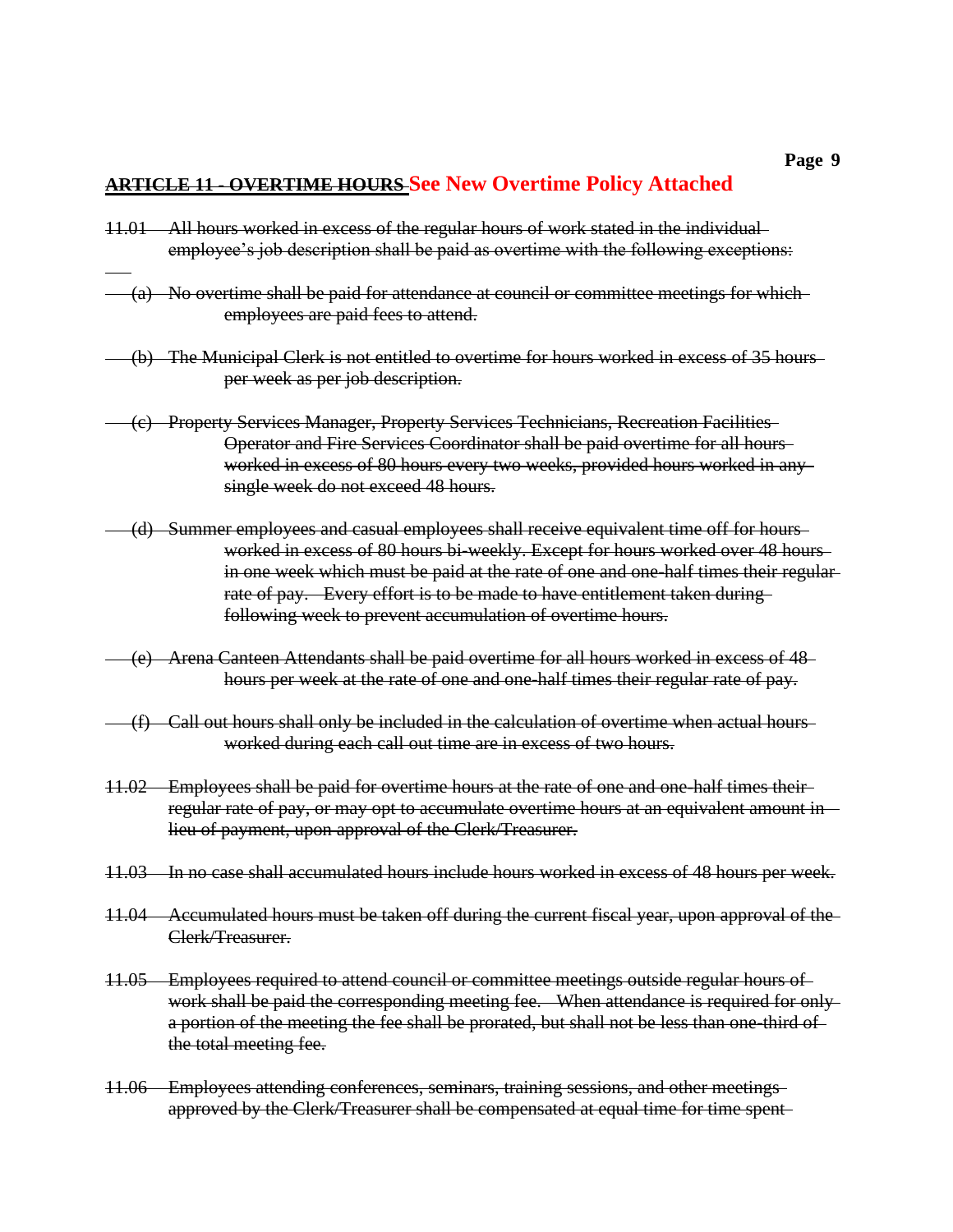travelling to and returning from such events outside of regular hours of work. Employees may either be paid for this time or accumulate it upon approval of the Clerk/Treasurer.

#### **Article 11A - Travel and Mileage Costs**

11A.01 Employees called out to work outside regular hours of work shall be paid mileage at the municipal rate from their residence to their ordinary place of work.

11A.02 Employees attending conferences, seminars, training sessions and other meetings approved by the Clerk/Treasurer shall be paid mileage at the municipal rate, and shall be paid for the cost of registration fees, meals, tips, parking and accommodations. Receipts shall be required to substantiate expenditures unless excepted by the Clerk/Treasurer.

#### **Article 11B - Call-Out Hours – See New Overtime Policy Attached**

- 11B.01 Employees recalled to work outside their regular hours of work shall be paid not less than three hours at their regular rate of pay, notwithstanding that the employee worked less than three hours.
- 11B.02 Employees recalled to work outside their regular hours of work who work more than two hours shall be paid at the rate of one and one-half times their regular rate of pay for the actual hours worked.
- 11B.03 Employees shall not be considered recalled to work if the hours worked are continuous to, either before or after regular hours of work, or if prior to the employee leaving his place of work.

#### **Article 11C - On Call Requirement See New Overtime Policy Attached**

Certain employees are required to be available to respond to emergency alarms and to remove snow during winter months. These employees include the Water and Wastewater Services personnel, the Property Services personnel, and the C & D Landfill personnel.

"Being available" for work means that the designated employee must be within 45 minutes of his ordinary place of work and must be able to be contacted by the public or other municipal staff, by

calling the cell phone provided to the employee by the Municipality for that purpose.

When designated as "on call" by his supervisor, the employee will be compensated at the rate of \$100.00 per week for each week of service provided. This compensation will be paid with the regular bi-weekly payroll.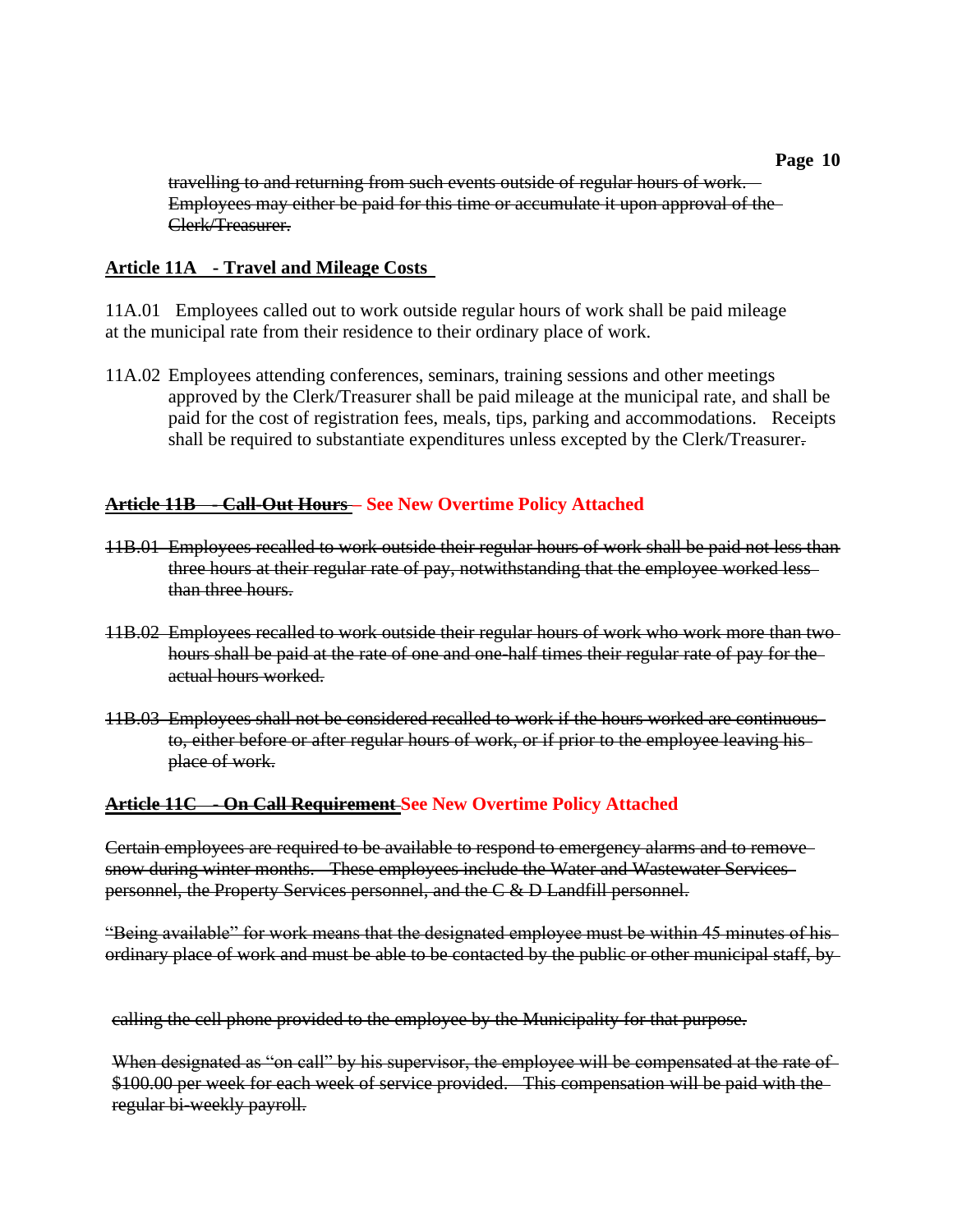A schedule of "on call" requirements will be provided by the employees supervisor. The schedule may be altered according to circumstances as deemed necessary by the supervisor.

Designated employees who fail to respond to a call will forfeit the compensation for that service for that day and will be reprimanded for failure to respond.

Three incidences of non response will be cause for termination of employment.

#### **ARTICLE 12 – HOLIDAYS – See New Holidays Policy Attached**

12.01 Holidays are defined to be as follows except when they fall on a non-working day, then the next regular working day is designated:

a) New Year's Day

b) Nova Scotia Heritage Day - Third Monday in February

c) Good Friday

d) Easter Monday

- e) Victoria Day
	- f) Canada Day
- g) Labour Day
- h) Thanksgiving Day
- i) Remembrance Day
- j) Christmas Day

k) Boxing Day

- l) Civic Holiday First Monday in August
- 12.02 To determine whether a part-time, or temporary employee is entitled to a paid holiday and if so, for how many hours, the following formula will be used:

The Labour Standards Code requires that an employee works at least fifteen (15) days in the last thirty (30) calendar days and the next scheduled work day in order to be eligible for a paid holiday. It is important to note that the Department of Labour has advised that if a shift goes beyond the midnight hour into another day, it is classed as two (2) days.

If the employee is entitled to a paid holiday, determine the number of actual hours worked within the last thirty (30) calendar days.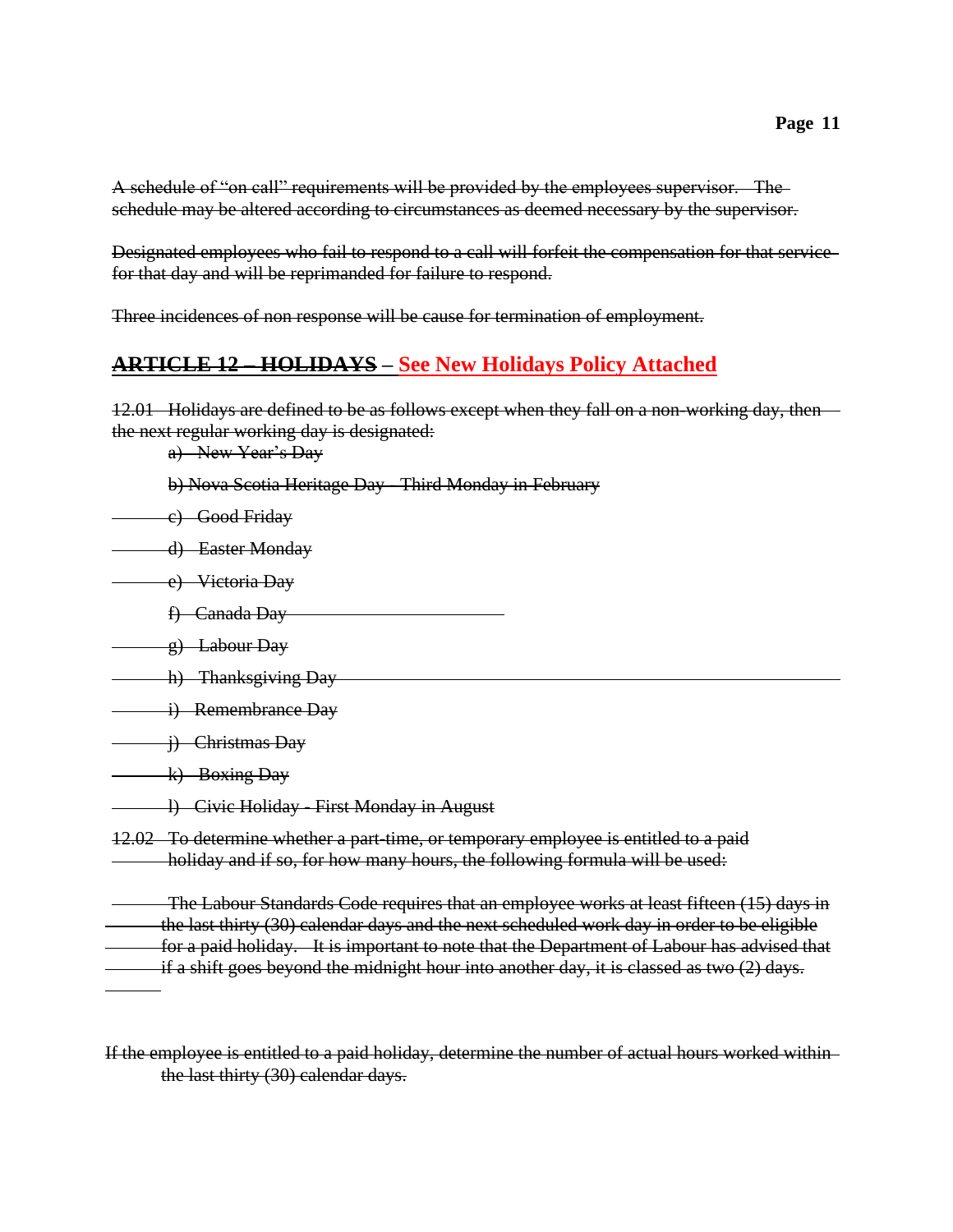Then determine the number of days worked.

Then divide the number of hours worked by the number of actual days worked. This will give you the average number of hours worked per day which will determine the number of hours to be paid for the holiday.

# **ARTICLE 13 - PREGNANCY LEAVE**

#### **Pregnancy Leave**

- 13.01 A pregnant employee, who has been employed, for at least one (1) year, is entitled to an unpaid leave of absence of up to seventeen (17) weeks upon giving the employer notice of the date she will begin the leave and the date she will return to work.
- 13.02 Pregnancy leave begins on such date, no sooner than sixteen (16) weeks preceding the expected date of delivery, as the employee determines, and not later than the date of delivery.
- 13.03 Pregnancy leave ends on such date:
	- a) not sooner than one (1) week after the date of delivery and;
	- b) not later than seventeen (17) weeks after the pregnancy leave began; as determined by the employee.

13.04 The employer may require a pregnant employee, who has been employed by the employer for at least one (1) year, to take an unpaid leave of absence while the duties of her position cannot reasonably be performed by a pregnant woman or the performance of the employee's work is materially affected.

#### **Parental Leave**

- 13.05 An employee, who has been employed by the employer for at least one (1) year and who becomes a parent of one of more children through:
	- a) the birth of a child or children; or
	- b) the placement of a child or children in the care of the employee for the purpose of adoption of the child or children pursuant to the laws of the province;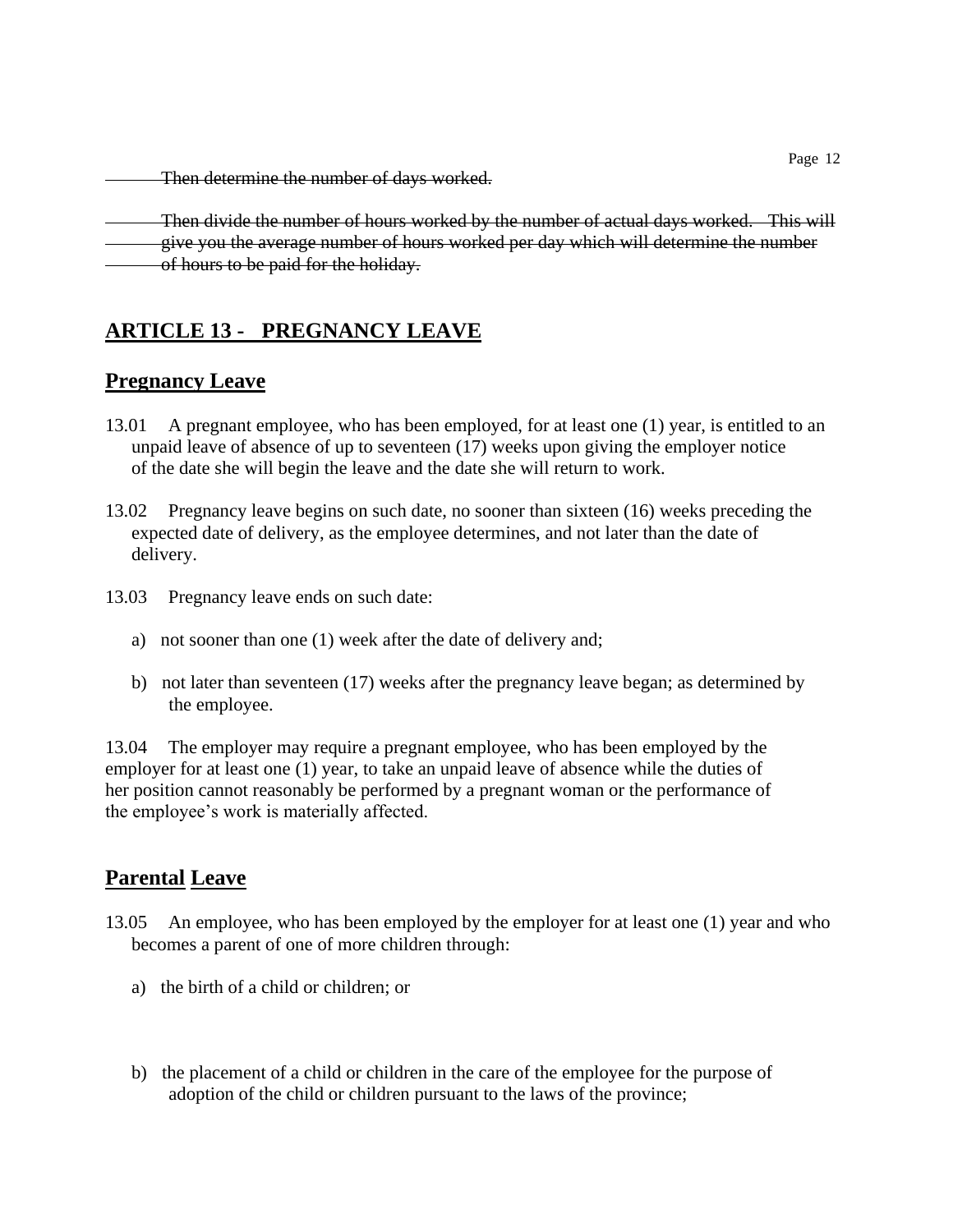is entitled to an unpaid leave of absence of up to fifty-two (52) weeks upon giving the employer notice of the date that the employee will begin the leave and the date that the employee will return to work.

The maximum combined pregnancy leave and parental leave to which an employee is entitled is fifty-two (52) weeks.

- 13.06 Where an employee takes pregnancy leave pursuant to this Article and the employee's newborn child or children arrive in the employee's home during the pregnancy leave, parental leave pursuant to the article:
	- a) begins immediately upon completion of the pregnancy leave and without the employee returning to work; and
- b) ends not later than thirty-five (35) weeks after the parental leave begins pursuant to this Article as determined by the employee.
- 13.07 When an employee returns to work upon the expiry of the leave of absence for pregnancy or paternal leave the employer shall permit the employee to resume work:

a) in the position held by the employee immediately before the leave began or where that position is not available, in a comparable position with no less than the same wages and benefits; and

b) with no loss of seniority or benefits accrued to the commencement of the leave.

13.08 While an employee is on pregnancy leave or parental leave, the employer shall maintain coverage for medical, group life and disability and shall continue to pay its share of premium costs for maintaining such coverage during the period of leave.

13.09 Employees on pregnancy or parental leave shall not during such period be entitled to earn any vacation leave, sick leave or require any employer contribution to the pension plan.

13.10 For greater clarification of entitlement or requirements the provisions of the Labour Standards Code of the Province of Nova Scotia shall apply and should a contradiction exist between this Article and any current or revised provisions in the Labour Standards Code then the Code shall apply.

# **ARTICLE 14 - IN-SERVICE TRAINING**

14.01 The Municipality shall annually provide in its budget, funds for courses and seminars for all staff members as referred to in Article 1.01.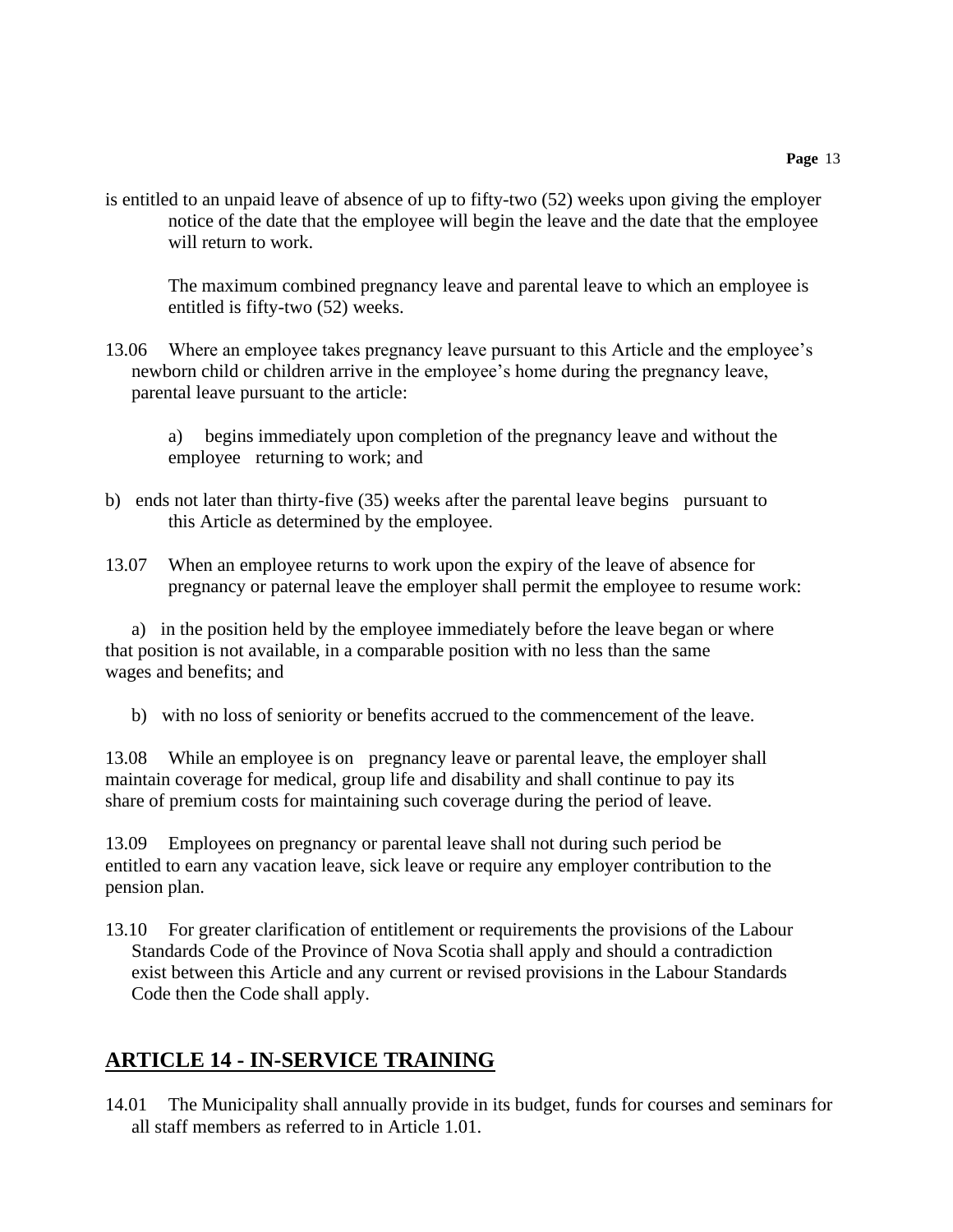14.02 The courses and seminars for those attending are to be approved by the Municipal Clerk.

#### **ARTICLE 15 - LEAVE FOR STORMS OR HAZARDOUS CONDITIONS**

15.01 Employees shall be permitted time off with pay in the case of inclement weather severe enough to make traveling to work dangerous. The decision for payment shall be left to the discretion of the Municipal Clerk and an appeal of that decision may be made to the Committee of the Whole Council.

#### **ARTICLE 16 - ASSOCIATION DUES**

16.01 The Municipality may pay annual association or professional dues for permanent employees if membership and the payment of dues are considered to be in the interest of the Municipality. Payment of dues shall be subject to approval by the Municipal Clerk.

#### **ARTICLE 17 - PENSION PLAN - See New Pension Plan Policy Attached**

17.01 All regular year-round employees who work a minimum of nine (9) months per year and who work regularly not less than thirty (30) hours per week shall be required to contribute to the municipal employees pension plan upon having completed six (6) months employment. (Councillors may also participate in the Municipal Pension Plan. Please see Policy 8 - Annual Remuneration, Benefits and Expenses for Councillors, Staff and Others")

17.02 The minimum employee contribution shall be 2% of earnings. The employer will match all employee contributions up to 5% of the employees earnings.

17.03 An employee may make voluntary contributions to the plan up to the maximum amount allowed under the provisions of the Income Tax Act.

17.04 Normal retirement age shall be 65.

17.05 The employer's contribution shall vest in the employee following the completion of two  $(2)$  years of membership in the plan.

17.06 An employee shall be considered to have withdrawn if, prior to his or her normal retirement date and prior to the actual retirement date, the employee's employment with the employer is terminated.

On withdrawal of a member who has attained age 45, but has not attained normal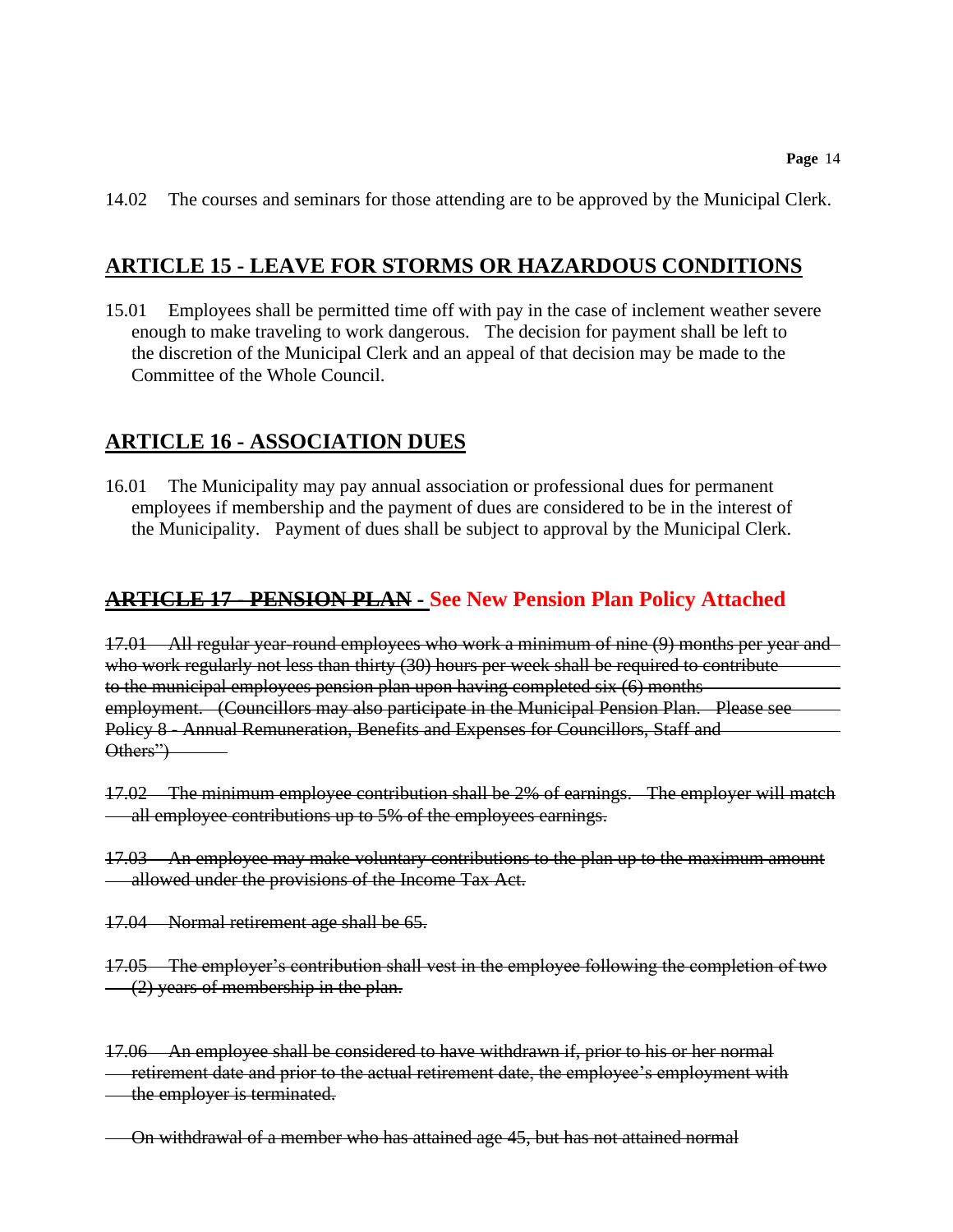**Page** 15

retirement age and has completed either ten (10) years of continuous service or ten (10)

years of membership in the plan on the date of withdrawal, the member shall be entitled

to elect Option B, Option C or Option D and shall not be entitled to a cash benefit except

to the extent permitted under Option C. For detailed particulars see Pension Plan.

17.07 It shall be the responsibility of individual employees to determine how they wish the

premiums and funds accumulated in the account invested, i.e. the interest account, the

short term account, or diversified account or any combination. Not less than once per

year all employees shall be required to indicate their choices of investments and such

choices shall be in writing and signed by the employee.

17.08 For death benefits, benefit payments and any other matters, reference should be made to the actual pension plan documents of the Mutual Life Assurance Company of Canada on **-** file in the Office of the Clerk-Treasurer.

# **ARTICLE 18 - GROUP LIFE AND DISABILITY PLAN**

18.01 All regular year-round employees working not less than nine (9) months per year who work regularly not less than thirty (30) hours per week shall be required to participate and contribute towards the group life and disability plan unless rejected by the insurance company for medical reasons.

- 18.02 All employees shall be required to complete the necessary application form after completion of three (3) months of continuous employment.
- 18.03 All employees are entitled to double the amount of the normal life insurance on a 50/50 cost shared basis. The premium paid by the employer on the insurance shall be subject to income tax on the part of the employee consistent with requirements of the Income Tax Act.
- 18.04 The cost sharing of this plan shall be divided equally between the Municipality and the employees with the individual employee paying not less than 100% of the premium which applies to long term disability coverage.

With the employee paying 100% of the premium for long term disability the benefit becomes non-taxable.

- 18.05 The employee's contribution shall be collected on a regular basis by way of a payroll deduction.
- 18.06 If there is sick leave entitlement remaining when long term disability commences the employee shall have the right to select one of the following two (2) options: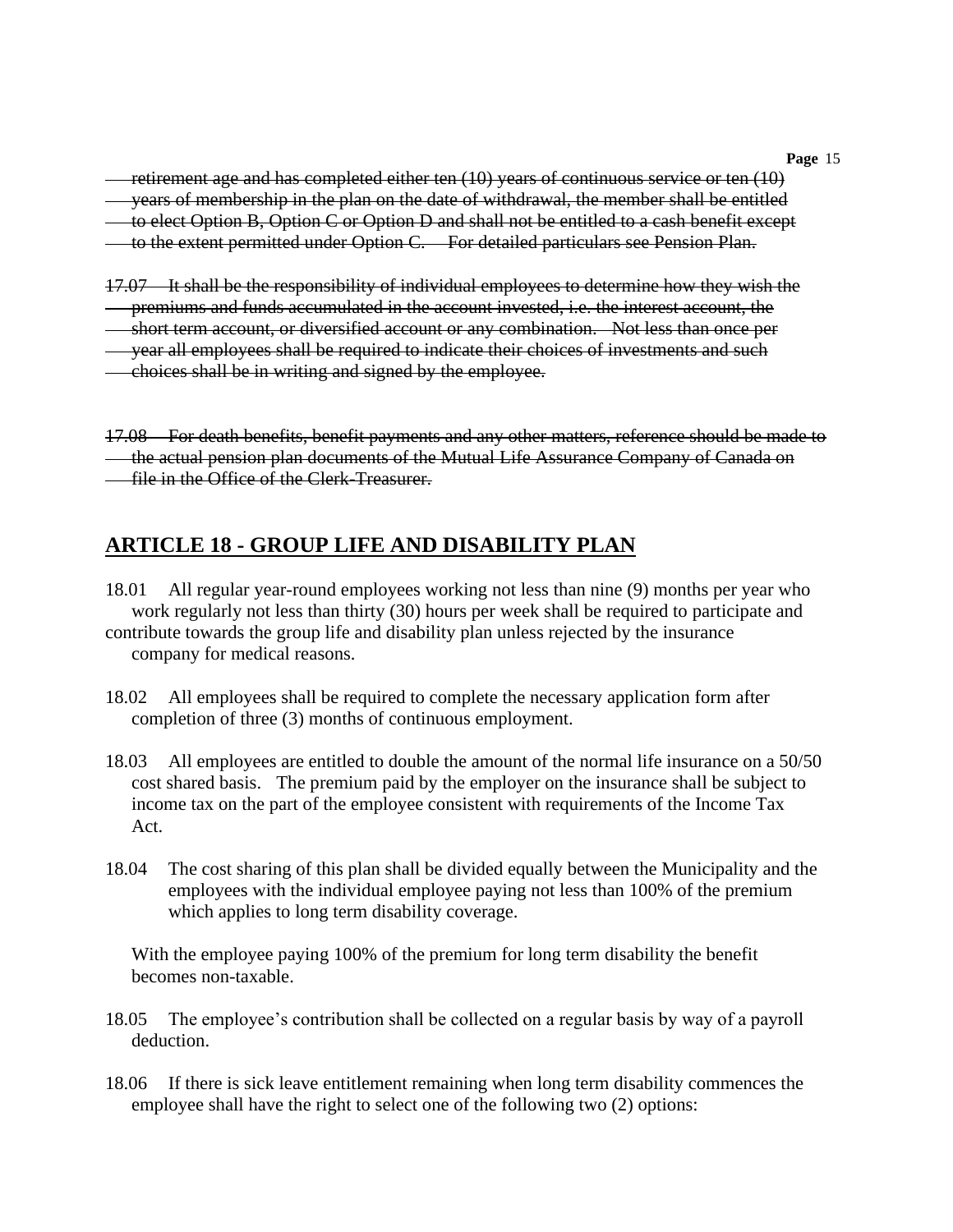- a) continue to receive sick leave payment which would equal the difference between regular salary and the payment received from the disability insurance until the remaining sick leave entitlement has been used up or;
- b) request that remaining accumulated sick days be held for future benefit of the employee if he is intending to return to work.

If the employee opts to have the employer retain accumulated sick days and the employee is unable to return to work for health reasons, then he shall have the right to request payment of any remaining sick days based on what would have been payable if the employee had opted for 18.06(a).

- 18.07 Repealed.
- 18.08 Repealed.
- 18.09 Employees on leave due to illness or injury, without pay and benefits, are required to pay 100% of the long term disability premium and shall be entitled to continue in the plan up to the qualifying period for long term disability. If the employee upon the date for qualification of long term disability fails to qualify then participation in the plan shall terminate at that time.
- 18.10 Employees on leave due to illness or injury without pay and benefits shall be required to pay 50% of the premium cost for basic life and accidental death and dismemberment and shall be entitled to continue in the plan up to the qualifying period for long term disability. If the employee upon the date for qualification of long term disability fails to qualify then participation in the plan shall terminate at that time.
- 18.11 Employees on leave without pay and benefits for any reason other than illness or injury can apply to remain in the group life and disability plan with them paying 100% of the cost of the premium and the decision shall be subject to approval by the Council.

# **ARTICLE 19 - MEDICAL PLAN**

19.01 All regular full time employees, regular year-round employees working a minimum of thirty (30) hours per week shall be entitled to the benefits of the medical plan. Enrollment in the plan is optional and entitlement shall commence after three (3) months of employment. Once enrolled, termination is only possible if spouse has coverage.

19.02 Employees wishing medical coverage must complete the prescribed application immediately after completing three (3) months employment.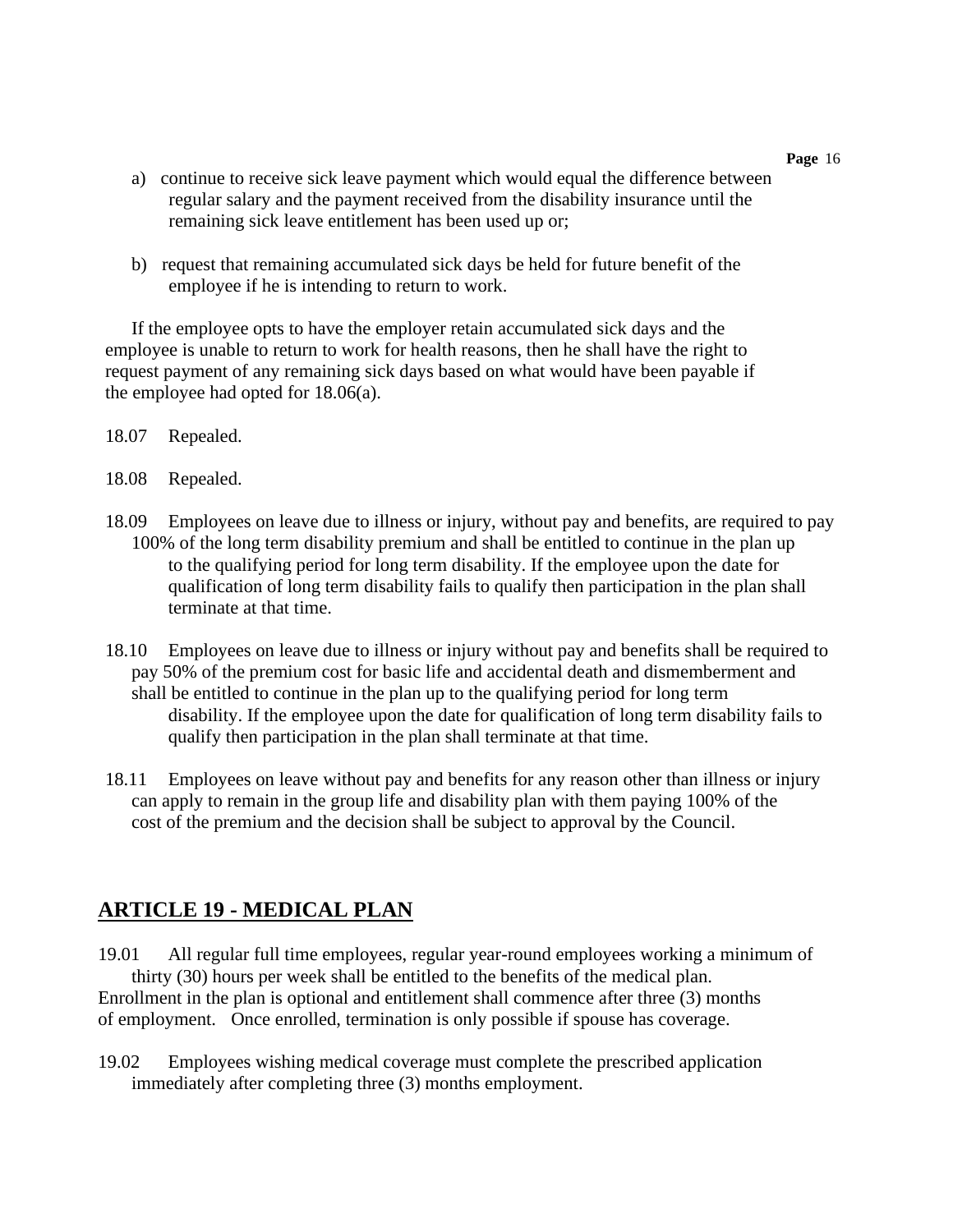- 19.03 Employees who do not enroll when originally eligible must wait for regular reopening dates and will be subject to all waiting periods as provided for in the policy.
- 19.04 Premiums for monthly coverage shall be collected by way of a payroll deduction.
- 19.05 The plan shall be cost shared between the employer and the employee with each paying 50% of the monthly premium.
- 19.06 Employees forced to resign for health reasons who qualify for long term disability shall be entitled to continue as a member of the group medical plan for a period of six (6) months, and during that period, the premium shall be cost shared on a 50/50 basis.

#### 19.07 Repealed

19.08 An employee on leave due to illness or injury without pay and benefits shall be entitled to continue in the medical plan with the Municipality paying 50% of the premium. up to the qualifying period for long term disability. If the employee upon the date for qualification of long term disability fails to qualify then participation in the medical plan shall terminate at that time*.* 

19.09 Employees on leave without pay and benefits for any reason other than illness or injury can apply, to remain in the medical plan with them paying 100% of the cost of the premium and the decision shall be subject to approval by the Finance and Administration Committee.

#### **ARTICLE 20 – VACATIONS – See New Vacations Policy Attached**

20.01 An employee shall be entitled to receive annual vacation leave with pay as follows:

a) each year during his/her first 84 months (7 years) of service at the rate of one and one-quarter (1 1/4) days for each month of service in that year (15 days per year) and;

b) each year after 84 months (7 years) of service at the rate of one and two-thirds (1 2/3) days for each month of service in that year (20 days per year) and;

c) each year after 180 months  $(15 \text{ years})$  of service at the rate of 2 1/12 days for each month of service in that year (25 days per year) and;

d) each year after 300 months (25 years) of service at the rate of two and one-half (2 ½) days for each month of service in that year (30 days per year).

20.02 All employees shall be required to take their vacation within ten (10) months from the date of entitlement, but under certain circumstances the Municipal Clerk may grant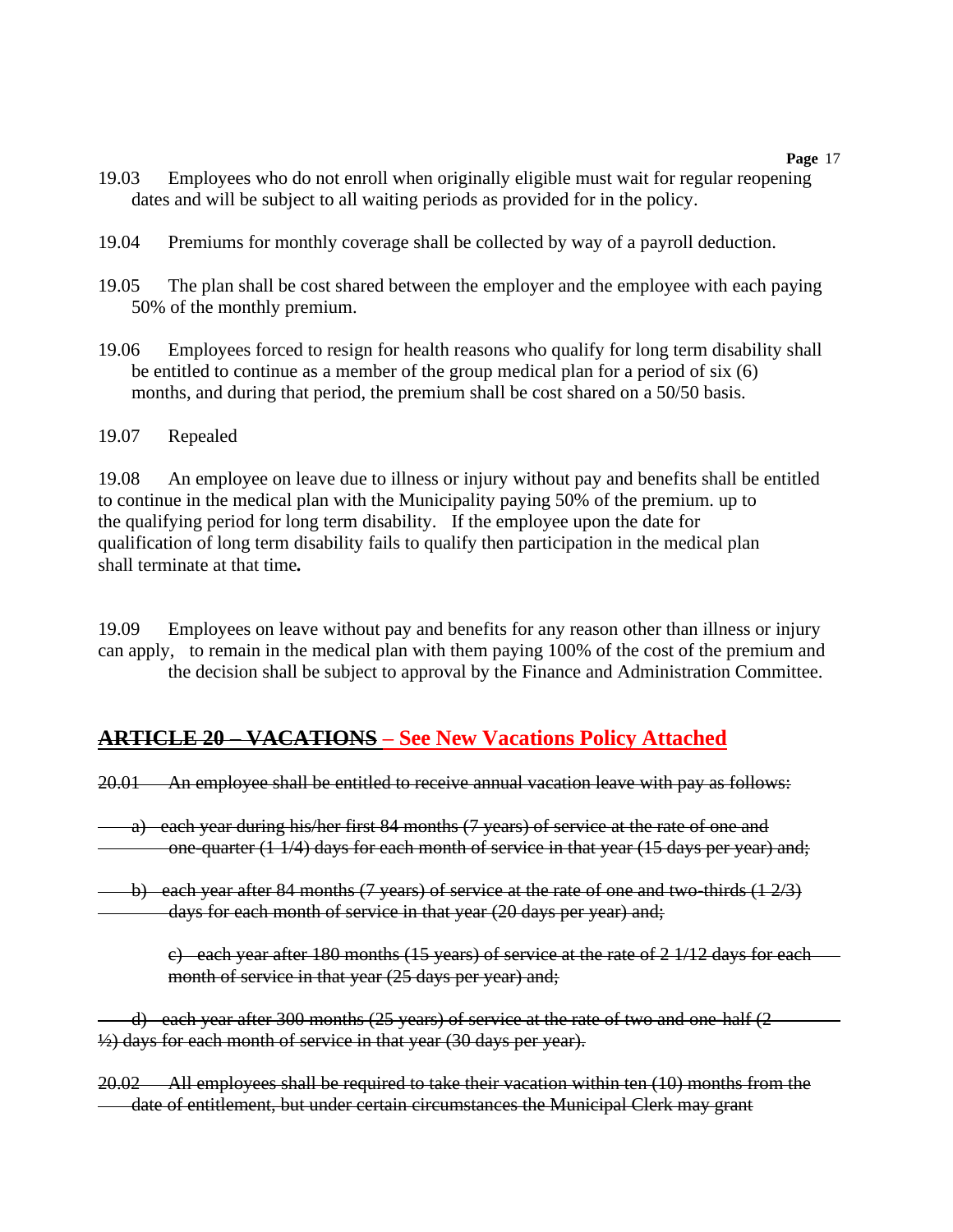permission to an employee to accumulate up to a total not exceeding twice the annual yearly vacation.

- 20.03 Employees shall be given the opportunity to select the time of year they would like their vacation, but the employee with the most seniority shall have first choice. Vacations
- shall only be permitted at times of the year when their absence will not create undue hardship on other staff or inconvenience to the public. All vacations are subject to prior approval by the Municipal Clerk.
- 20.04 It shall be the general practice that when employees are on vacation that their duties will be assumed by other staff so as to eliminate as much as possible the cost of replacements.
- 20.05 All temporary, and part-time employees shall be paid vacation pay in lieu of a vacation as required by the Labour Standards Code.
- 20.06 The vacation year shall be April 1st to March 31st inclusive.

#### **ARTICLE 21 - GRIEVANCE PROCEDURES - See New Respectful Worksplace Policy**

| All employees must abide by the following procedure when making a<br><del>21.01</del> |
|---------------------------------------------------------------------------------------|
| grievance;                                                                            |
| All grievances must be in writing and the problem must be clearly indicated.          |
| STEP B - This grievance is to be directed to the immediate supervisor. The supervisor |
| must try to resolve this matter to the employees' satisfaction within five (5)        |
| Municipal working days.                                                               |
| STEP C - Failing a satisfactory reply, the employee shall be responsible to pass the  |
| grievance on to the next supervisory level, who also shall be given five (5)          |
| Municipal working days to give a reply.                                               |
| STEP D - Failing a satisfactory reply from this level and if there are no further     |
| supervisory levels, then the employee shall be responsible to pass the grievance      |
| on to the Municipal Clerk to give a reply within five (5) Municipal working           |
| $\frac{days.}{?}$                                                                     |
| STEP E - Failing a satisfactory settlement under Step D, the employee shall be        |
| responsible to pass the grievance on to the Municipal Council or to the Chief         |
| Administrative Officer within the next twenty-five (25) Municipal working             |
| days. Council will then deal with the grievance at its next Council Meeting.          |

#### **ARTICLE 22 - DISCHARGE, SUSPENSION AND DISCIPLINE – See New Performance Evaluation Policy and Employee Discipline Policy Attached**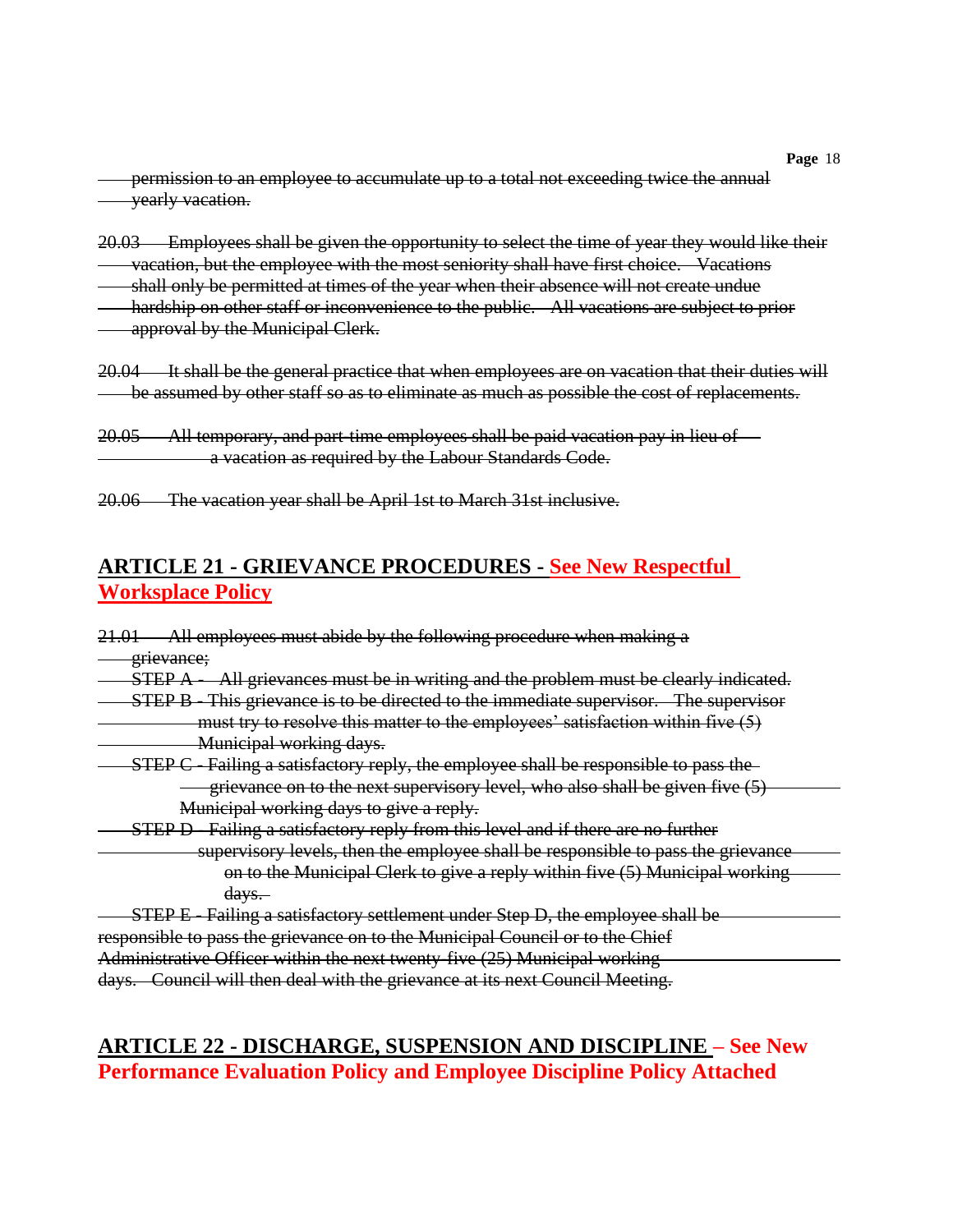- 22.01 Each employee shall have his work performance evaluated, at least on an annual basis, by the immediate supervisor. In addition, employee performance evaluations may be done at any time the employee's immediate supervisor deems it necessary to do so. Each employee performance evaluation shall be discussed with the employee by the employee's immediate supervisor.
- 22.02 Any employee who is given an unsatisfactory performance evaluation, will be given a notice in writing indicating what the unsatisfactory performance consists of and shall be given an opportunity to correct the unsatisfactory performance within thirty (30) days. At the end of the thirty (30) day period, a second performance evaluation shall be completed, indicating whether or not the unsatisfactory performance has been corrected.  $\overline{a}$
- 22.03 Specific instances of unsatisfactory performance may be indicated to an employee by the immediate supervisor and may be accompanied by: a) a letter of dissatisfaction.
	- b) a letter of warning, indicating that the unsatisfactory performance must discontinue immediately.
- c) a temporary suspension without pay.
- 22.04 The form of discipline will depend upon the circumstances of the case and the severity of the unsatisfactory action. Continuance of unsatisfactory performance shall be reported by the immediate supervisor to the Municipal Clerk. The Municipal Clerk may recommend to Council dismissal of the employee or further disciplinary action.
- 22.05 Employees may appeal unsatisfactory performance evaluations or disciplinary action by the immediate supervisor, to the Municipal Clerk. This appeal must be done in writing. The Clerk shall respond to the employee's appeal within ten (10) Municipal working days of receiving such an appeal.
- 22.06 An employee who is not satisfied with the response of the immediate supervisor or with the response of the Municipal Clerk, may appeal an unsatisfactory performance evaluation or disciplinary action to the Municipal Council. This appeal must be done in writing and shall be addressed by the Municipal Council at their next Council Meeting.
- 22.07 Employees may appeal a decision of their immediate supervisor by using the following steps:
	- a) Appeal must be made in writing to the immediate supervisor. The immediate supervisor must respond in writing within five (5) Municipal working days of the time the written appeal is received by him.
	- b) If the employee is not satisfied with the response, an appeal may be made, inwriting, to the Municipal Clerk. The Municipal Clerk must respond within five (5) Municipal working days of the time the written appeal is received by him.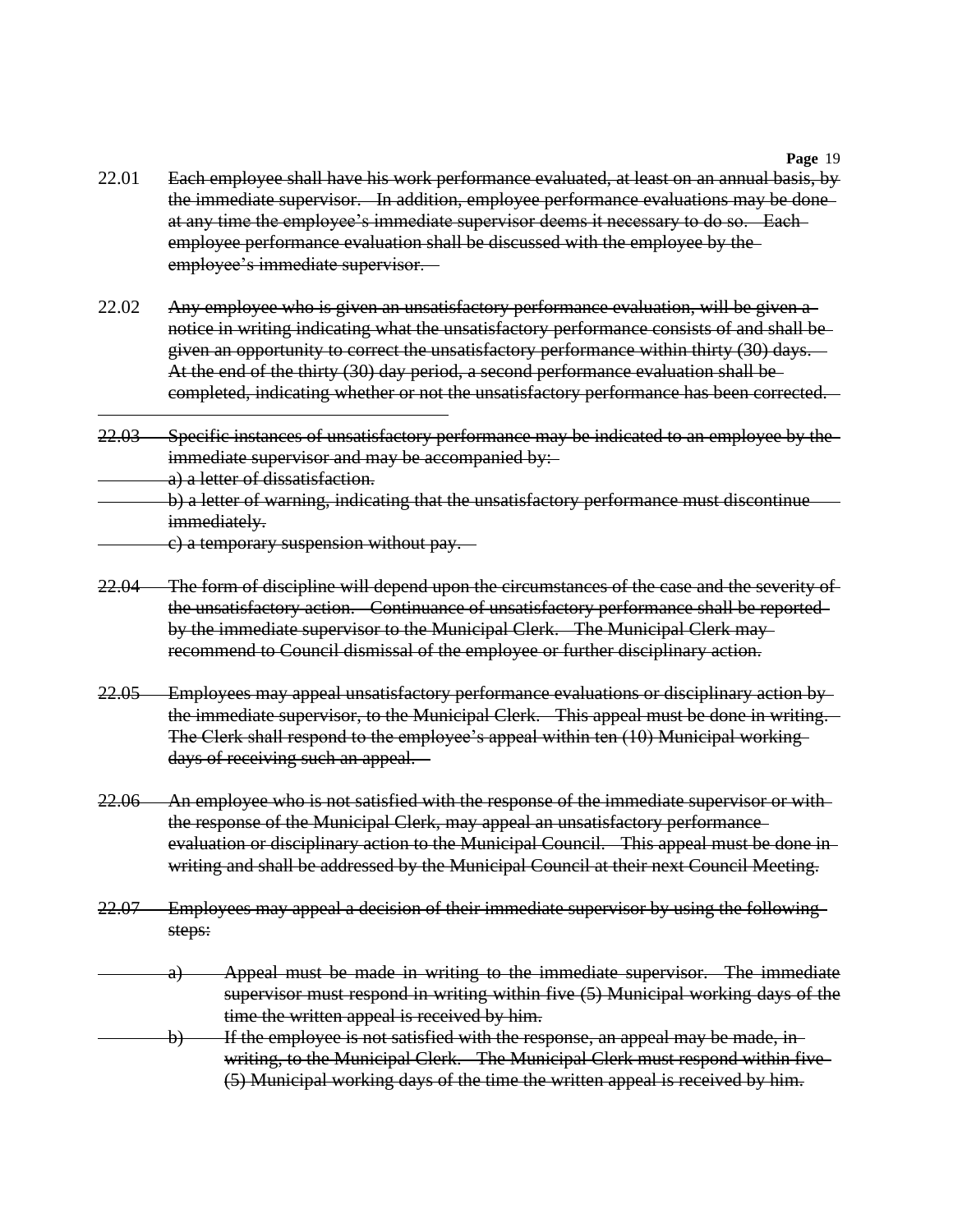a) An appeal must be made in writing to the Municipal Clerk. The Municipal Clerkmust respond in writing within five (5) Municipal working days. If the Department Manager is not satisfied with the response, an appeal may be made in writing, directly to Council. This appeal shall be addressed by Council at theirnext Council Meeting.

# **ARTICLE 23 - LAY OFFS**

23.01 The employer shall not discharge or lay off an employee, unless the employee has been guilty of wilful misconduct or disobedience or neglect of duty that has not been condoned by the employer, without having given at least:

- a) one (1) weeks notice in writing to the person if his period of employment is less than two (2) years.
- b) two (2) weeks notice in writing to the person if his period of employment is two (2) years or more but less than ten (10) years.
- c) eight (8) weeks notice in writing to the person if his period of employment is over ten (10) years.
- 23.02 Article 23.01 does not apply to a person whose period of employment is less than three (3) months.
- 23.03 Article 23.01 does not apply to a person employed for a definite term or task for a period not exceeding twelve (12) months.
- 23.04 Article 23.01 does not apply to a person who has been offered reasonable alternate employment by his employer.
- 23.05 The employment of a person may be terminated forthwith where the employer gives to the person notice in writing to that effect and pays him an amount equal to all pay to which he would have been entitled for work that would have been performed by him at the regular rate in a normal, non-overtime work week for the period of notice.
- 23.06 Any employee served notice under Article 23.01 shall terminate employment on the day notified and shall receive pay in lieu of number of weeks notice. Employees who wish to terminate their employment shall notify the management in writing, with a minimum of two (2) weeks (fourteen (14) days) notice.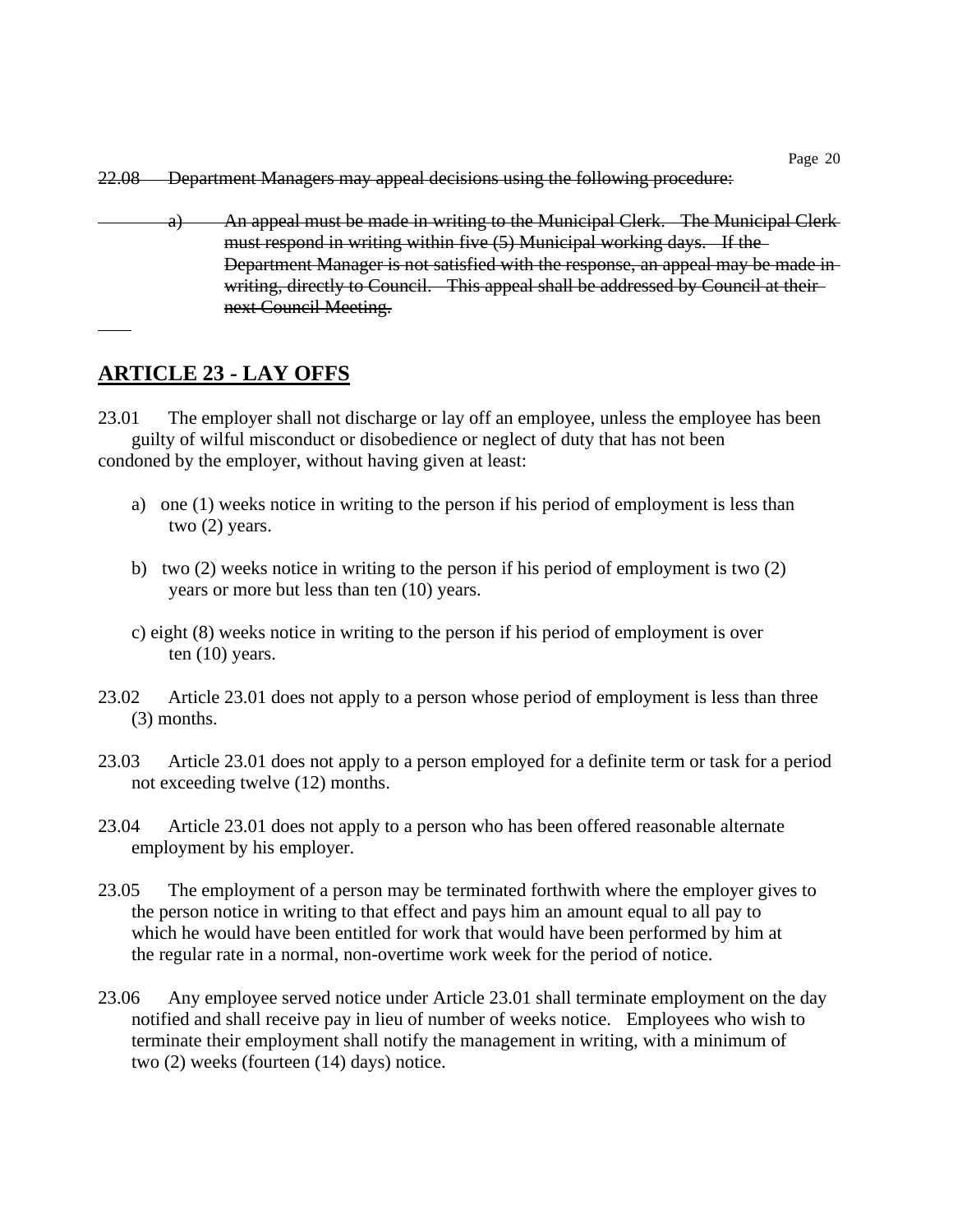# **ARTICLE 24 - LEAVE OF ABSENCE – See New Family Care or Bereavement Policy Attached**

24.01 An employee shall be granted a maximum of four (4) consecutive work days leave without loss of pay (for regularly scheduled work) and benefits in the case of death of a parent, wife, husband, common-law spouse, brother, sister, child, mother-in-law, fatherin-law, brother-in-law, sister-in-law, step-parent, grandchild or grandparent. Where the burial occurs outside the province, additional time shall be granted for travel up to a maximum of three (3) days.

24.02 An employee may be granted leave of absence without pay and benefits when he requests such leave for good and sufficient cause. Such a request shall be in writing and approved by the Municipal Clerk if for less than ten (10) working days and otherwise the Municipal Council. Time spent on leave of absence without pay shall not count as service time as defined in Article 6.01.

24.03 Employees shall be granted one-half (1/2) day leave of absence without loss of wages to attend a funeral as a pallbearer.

24.04 If leave is being granted due to illness or injury then the employee shall have the option of continuing in the group plan as specified in Articles: 18.09, 18.10, 19.08 and 19.09.

# **ARTICLE 25 - OCCASION FUND**

- 25.01 Each permanent employee will have deducted from his/her salary \$1.00 per regular pay.
- 25.02 The employer shall match dollar for dollar the total amount deducted as referred to in Article 25.01.
- 25.03 The employer agrees that the fund is accounted for separately on the Municipality's books.
- 25.04 All expenditures for use of this fund must be approved by a staff representative on behalf of staff and by the Clerk on behalf of the Municipality.

#### **ARTICLE 26 – CLOTHING See New Personal Protective Equipment Policy – Attached.**

26.01 The employer agrees to provide protective clothing as listed below subject to the approval of the Supervisor at no cost to the Water and Wastewater Staff, Property Services Staff and C & D Landfill Staff-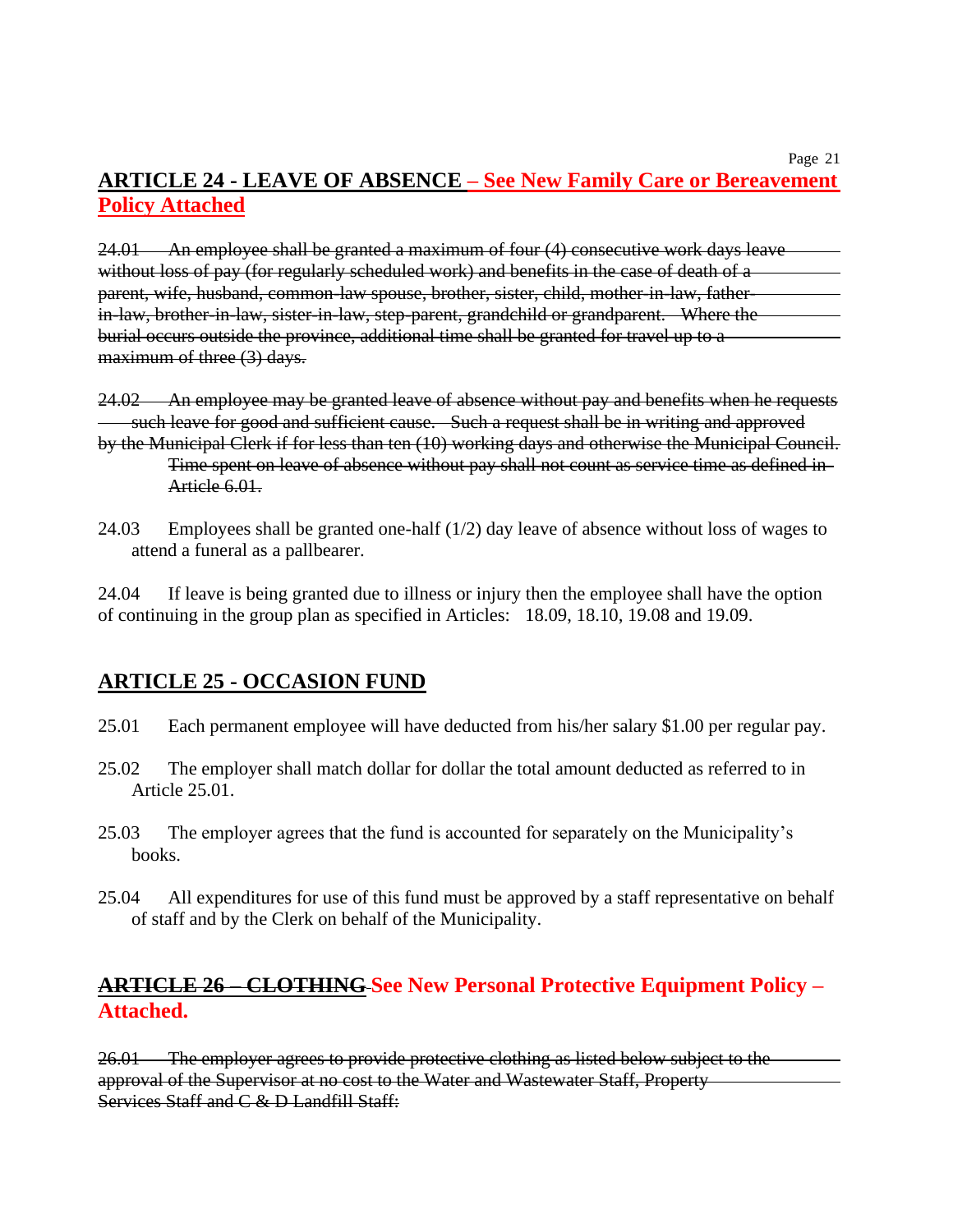- hard hats, coveralls of a uniform color and any other protective clothing as deemed necessary by the Supervisor,

- The employer agrees to reimburse the cost of one (1) pair of steel-toed shoes, up to a maximum of \$100.00 per year.

Summer students are responsible for providing their own protective clothing and safety shoes.

# **ARTICLE 27 - CHRISTMAS GIFTS See New Annual Bonus Policy - Attached**

27.01 The employer shall issue a cheque in the amount of \$100.00 to each permanent full-time employee who has worked at least six (6) months of the year at the time of payment. For regular full-time employees who have works less than six (6) months, then the payment shall be prorated based on the actual number of months worked as a percentage of the twelve (12) month calendar year.

27.02 For permanent part-time, part-time and temporary employees, a cheque shall be provided in an amount based on the above, but prorated based on the number of hours worked during the year as compared to 2,080 hours per year. Minimum Christmas Gift is \$25.00.

#### **ARTICLE 27A - OFFICE CLOSURE - See New Holiday Policy Attached**

- 27A.01 The Municipality of the District of Barrington has determined that the majority of its employees at the Municipal Office and the Building Inspection Office may decide whether or not these offices shall close on an annual basis between Christmas and New Year's day. A vote shall be conducted by the Clerk-Treasurer during the first week of December of each year and each employee shall be entitled to vote by written ballot.
- In the event the majority of the employees decide to close the offices all employees of these offices shall be off from work during these days and will be required to use their available vacation or overtime days, otherwise they will be off without pay.
- Effective 2014 and each year thereafter, municipal employees scheduled to work on Christmas Eve, December  $24<sup>th</sup>$ , will be granted the day off with full pay and benefits. As required, all on-call staff will be required to work, if necessary to respond to sewer, snow plowing and salting calls.

# **ARTICLE 28 - EDUCATIONAL LEAVE**

28.01 Any permanent employee shall be granted one (1) day, with pay, for each exam day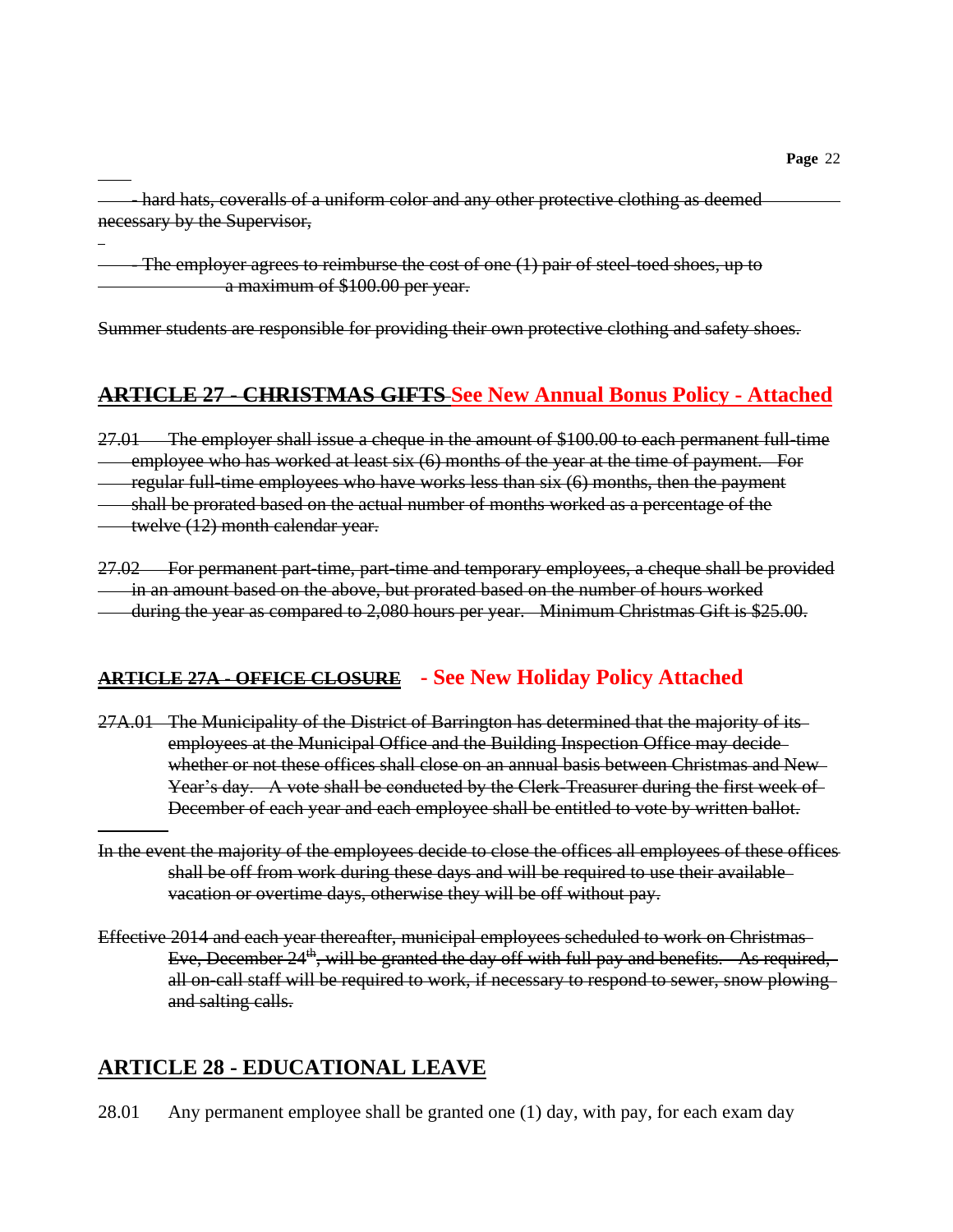#### **ARTICLE 29 - COURT LEAVE**

- 29.01 A leave of absence with pay and without loss of any benefits shall be given to every employee, other than an employee on leave of absence without pay or under suspension, who is required;
	- A) to serve on a jury; or
	- B) by subpoena or summons to attend as a witness at any court or other legal process where by law the employee is compelled to attend.
- 29.02 Any employee given a leave of absence with pay to serve on a jury shall have deducted from his salary an amount equal to the amount that the employee received for such jury duty exclusive of any travel allowance.

# **ARTICLE 30 - WORKERS' COMPENSATION – See New Sick Leave Policy Attached**

30.01 An employee receiving compensation benefits under the Workers' Compensation Act for injury on the job shall receive the difference between his regular pay and the benefits that are paid by the Workers' Compensation Board during his/her period of temporary or total disability or until all accumulated sick leave benefits have been used up, whichever comes first.

30.02 If the workers' compensation payment is being made directly to the employer, then it shall be applied towards the employers cost for continuing full salary during the period of disability.

# **ARTICLE 31 - NO SMOKING POLICY**

31.01 Employees are prohibited from smoking in all municipal buildings and vehicles since these places have now been designated as smoke-free.

# **ARTICLE 32 - PERSONAL AND VOLUNTEER ACTIVITIES AND ACCEPTANCE OF GIFTS AND FAVOURS**

32.01 Although there is nothing prohibiting an employee from outside business activities, employees are cautioned to refrain from activities that create a conflict of interest or a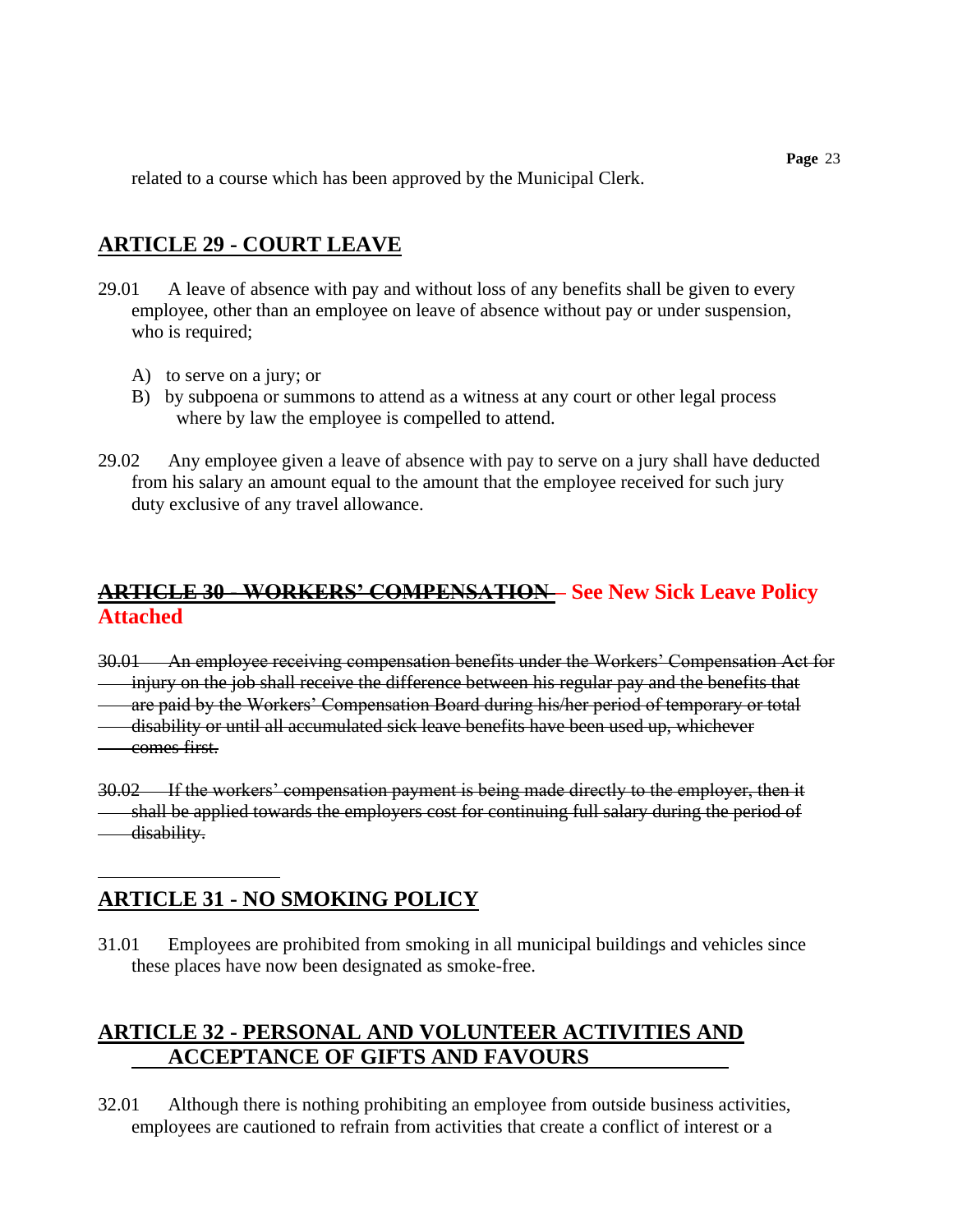business venture that would rely on your knowledge and access of information through your employment with the Municipality.

- 32.02 Any business venture must be carried out entirely on the time of the employee and no business meetings or activities should be conducted during regular hours that you are employed by the Municipality.
- 32.03 It is recognized that employees may volunteer their services to a variety of community activities and organizations and this is certainly encouraged. Unless it is specifically recommended by the Municipality, any time required as a volunteer must be on your own time and not during regular municipal hours of employment. If your involvement as a volunteer is encouraged by the Municipality then any time required during regular hours must receive prior approval. As well, no office supplies or equipment shall be utilized for any volunteer activities without prior approval.

Employees or members of their immediate family should not accept any gift or offer of free service from any individual or company doing direct or indirect business with the Municipality. Any gift or service received by an employee or an immediate member of his/her family that was beyond their control, must be reported immediately to the Municipal Clerk who shall make a determination as to disposition of the matter.

Any special offers, bonuses or gifts connected with the purchase of merchandise or volume purchasing shall be the benefit of the Municipality and the fact that a bonus or

gift is involved with the purchase shall be made known at the time of the issuance of the Purchase Order or at the time of submission of the invoice.

Violation of the provisions of this Article are grounds for disciplinary action.

- 32.04 Employees who are active and trained members of Volunteer Fire Departments within the Municipality may:
	- a) respond to alarms during working hours providing permission of their immediate supervisor is obtained first, and
	- b) will be paid for work-time lost due to responding to an alarm when the alarm sounds during working hours.

Supervisors are directed to permit employees to respond to alarms when their absence does not result in an unacceptable level of service.

Whether or not the level of service is acceptable in any particular instance, will be determined solely by the judgement of the supervisor.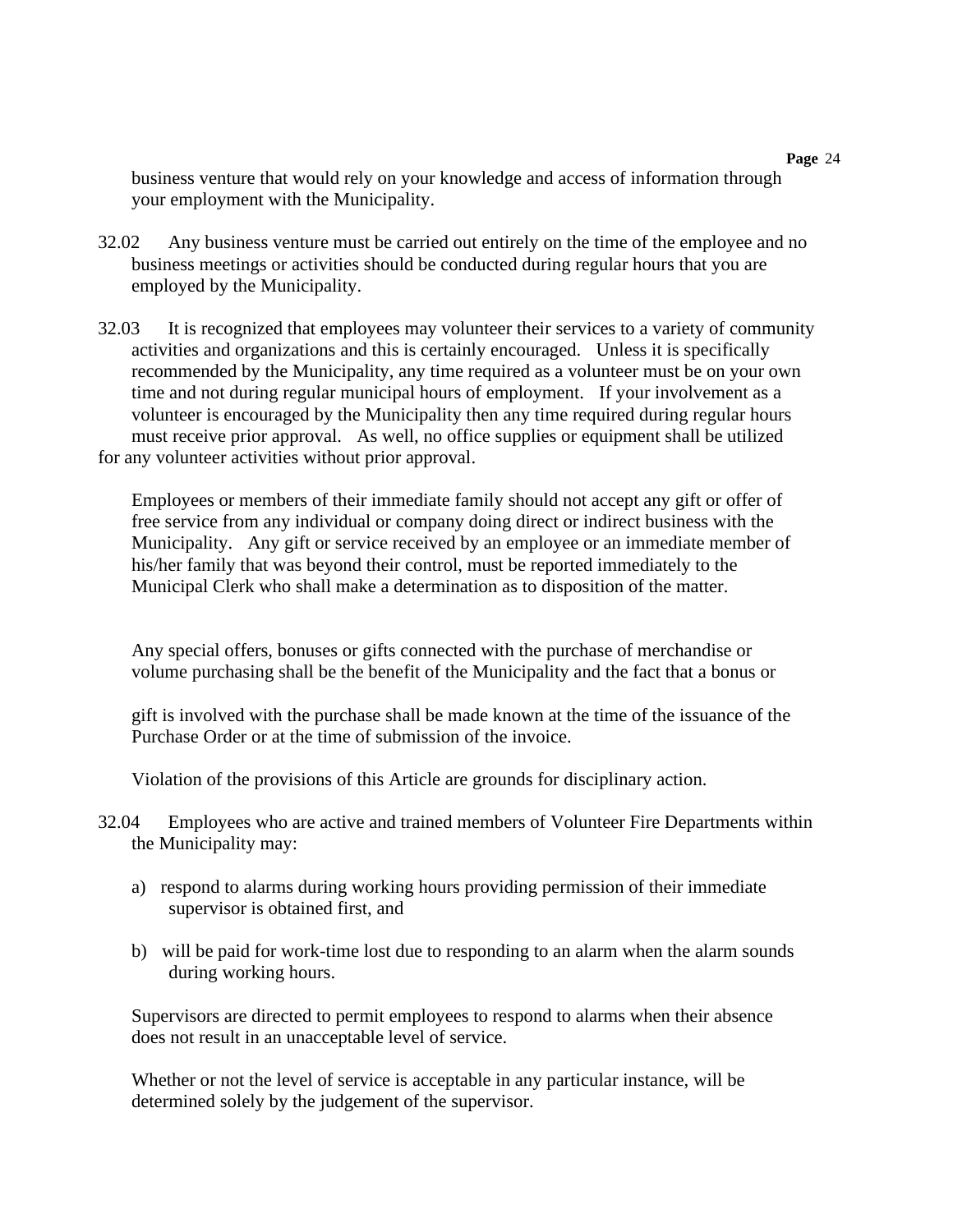#### **APPENDIX "A" EMPLOYEE ABSENCE REPORT FORM**

#### **Complete this form in its entirety in order to support your claim for sick leave allowance.**

State the date (or dates) that you were ill: Describe fully your illness: Did your illness on that day (or days): a) Confine you to your bed? b) Confine you to your home? Did you leave your home and/or engage in any outside activities on that day (or days)? If so, explain your reason and the activity?

Did you have a doctor attend you?

 $\overline{a}$ 

 $\overline{a}$ 

 $\overline{a}$ 

Did you visit a doctor? If so, give doctor's name and address and have the doctor complete page 2 of this form.

Provide any other facts that you feel will determine the validity of your claim.

**I affirm that my answers and statements above are true and may be relied upon in determining the validity of my claim for Sick Leave.**

> **DATE EMPLOYEE'S SIGNATURE**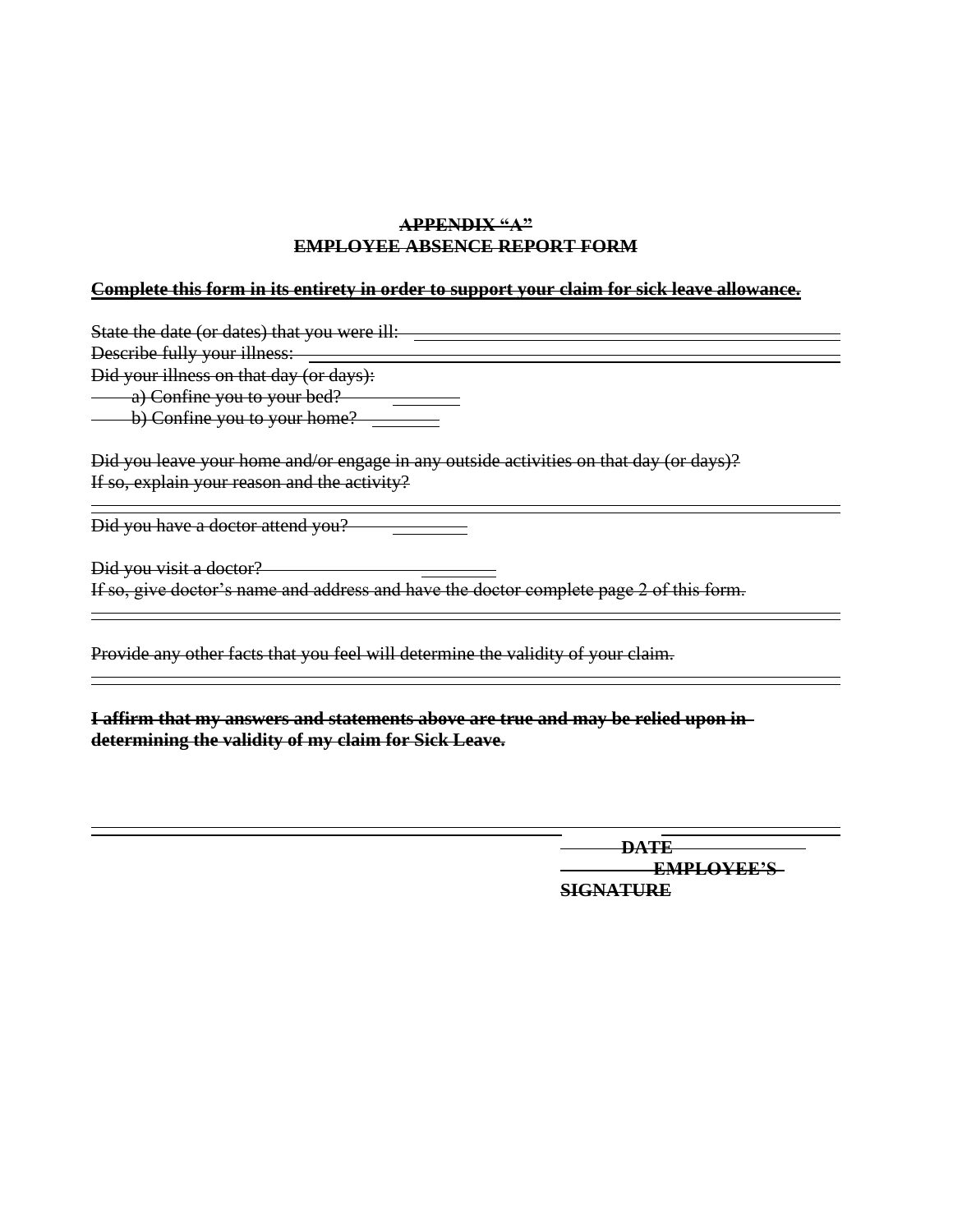#### **APPENDIX "B" EMPLOYEE ABSENCE REPORT FORM (To be completed by Physician)**

| Diagnosis of present disabling condition:                                                            |       |
|------------------------------------------------------------------------------------------------------|-------|
| Additional conditions which might affect the duration of disability: ___________                     |       |
| a) Date of first visit: $\qquad \qquad$                                                              |       |
| b) Date of last attendance: with the contract of last attendance:                                    | , 20  |
| e) Were you actively supervising this patient's care during the full period? Yes: _____              | No:   |
| If no, please comment:                                                                               |       |
|                                                                                                      |       |
| If condition due to pregnancy, what is (or was) the expected date of confinement?<br>$\overline{20}$ |       |
|                                                                                                      |       |
|                                                                                                      |       |
| Date: 20                                                                                             |       |
|                                                                                                      |       |
| If referred to you, give name of referring physician. __________________________                     |       |
| To the best of my knowledge, the patient has been TOTALLY DISABLED (unable to work)                  |       |
| from: $\qquad \qquad \qquad .20$                                                                     |       |
|                                                                                                      |       |
| If still disabled, give approximate date patient should be able to return to work:                   |       |
| Date: 20                                                                                             |       |
|                                                                                                      |       |
| How long was or will the patient be PARTIALLY DISABLED?                                              |       |
| From: $\qquad \qquad \qquad .20$                                                                     | $+$ o |
|                                                                                                      |       |
|                                                                                                      |       |
| To the best of my knowledge:                                                                         |       |
| a) Symptoms first appeared or accident happened: ________________________________                    |       |
| 20                                                                                                   |       |
| b) Patient has had same or similar condition: Yes: No:                                               |       |
| - If yes, state when and describe:                                                                   |       |
|                                                                                                      |       |
| Physician's Name:                                                                                    |       |
| Address:                                                                                             |       |
|                                                                                                      |       |
| Phone:                                                                                               |       |
|                                                                                                      |       |
| Signature:                                                                                           |       |